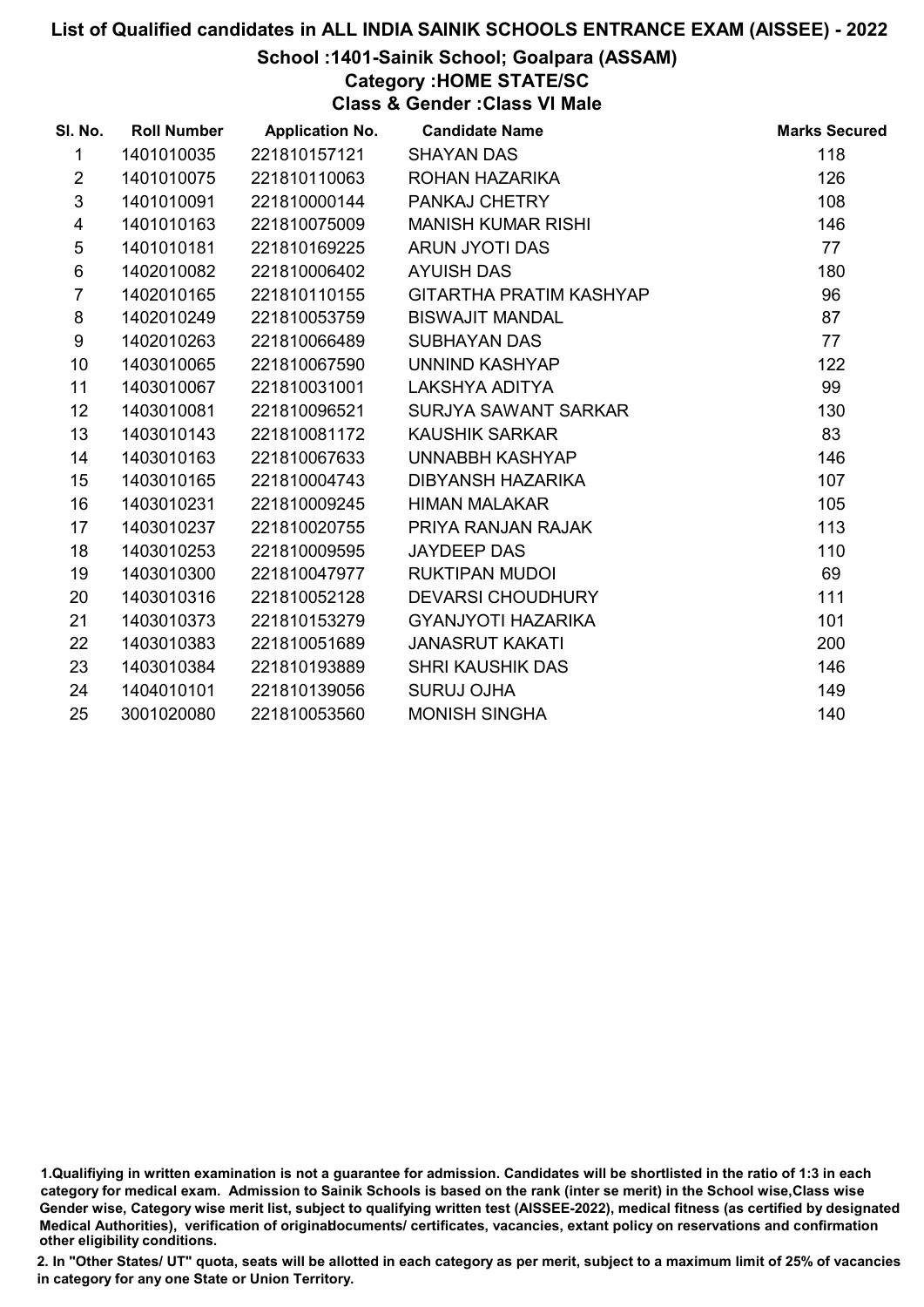### School :1401-Sainik School; Goalpara (ASSAM)

Category :HOME STATE/ST

Class & Gender :Class VI Male

| SI. No. | <b>Roll Number</b> | <b>Application No.</b> | <b>Candidate Name</b>        |           | <b>Marks Secured</b> |
|---------|--------------------|------------------------|------------------------------|-----------|----------------------|
| 26      | 1401010001         | 221810185040           | <b>SHIVASHIS TAYEGAM</b>     |           | 189                  |
| 27      | 1401010018         | 221810173549           | <b>JINTU MISONG</b>          |           | 58                   |
| 28      | 1401010044         | 221810196261           | <b>GIYANJYOTI DEORI</b>      |           | 100                  |
| 29      | 1401010119         | 221810136316           | <b>SAMIRAN KACHARI</b>       |           | 67                   |
| 30      | 1401010125         | 221810152246           | <b>NGINSANG PEGU</b>         |           | 116                  |
| 31      | 1401010161         | 221810196688           | NABAJEET PEGU                |           | 93                   |
| 32      | 1401010162         | 221810013788           | AYAN KOUSTAV MECH            | CG        | 119                  |
| 33      | 1402010037         | 221810082630           | <b>BIKRAM BORO</b>           |           | 97                   |
| 34      | 1402010038         | 221810169640           | PALLAB RABHA                 |           | 92                   |
| 35      | 1402010056         | 221810113521           | <b>MRINMOY RABHA</b>         |           | 96                   |
| 36      | 1402010066         | 221810007951           | SAMEER BASUMATARY            |           | 106                  |
| 37      | 1402010067         | 221810008951           | ANGGW BARGAYARY              |           | 175                  |
| 38      | 1402010080         | 221810078691           | <b>BHAGYA HAZOWARY</b>       |           | 130                  |
| 39      | 1402010101         | 221810150962           | <b>BRADDY NARZARY</b>        |           | 72                   |
| 40      | 1402010104         | 221810073372           | <b>SIMANTA BORO</b>          |           | 191                  |
| 41      | 1402010111         | 221810045033           | <b>ALEX MUSHAHARY</b>        |           | 207                  |
| 42      | 1402010116         | 221810007843           | <b>JISAM RABHA</b>           |           | 143                  |
| 43      | 1402010158         | 221810037215           | ANURANJAN MUCHAHARY          |           | 93                   |
| 44      | 1402010179         | 221810011316           | <b>HIMANGSU MUCHAHARY</b>    |           | 115                  |
| 45      | 1402010193         | 221810186776           | KHUNG GWRA BASUMATARY        |           | 76                   |
| 46      | 1402010207         | 221810096917           | <b>BHASKARJYOTI RABHA</b>    |           | 107                  |
| 47      | 1402010257         | 221810030079           | <b>JURITHAI BASUMATARY</b>   |           | 72                   |
| 48      | 1402010259         | 221810001379           | <b>UKHIL GOYARY</b>          | <b>AR</b> | 114                  |
| 49      | 1402010260         | 221810014189           | <b>BIBUNGSAR BRAHMA</b>      |           | 133                  |
| 50      | 1402010265         | 221810106999           | <b>ALIAS ISLARY</b>          |           | 132                  |
| 51      | 1403010008         | 221810070142           | KAUSTAVMONI BORO             |           | 173                  |
| 52      | 1403010040         | 221810014620           | <b>ESAN DEWRI</b>            |           | 119                  |
| 53      | 1403010061         | 221810027670           | <b>MANJIT REGON</b>          |           | 51                   |
| 54      | 1403010070         | 221810067301           | <b>SAMIRON BORAH THENGAL</b> |           | 116                  |
| 55      | 1403010083         | 221810005131           | KINGSHUK HAKMAOSA            |           | 144                  |
| 56      | 1403010119         | 221810045812           | <b>AMANDEV RABHA</b>         |           | 138                  |
| 57      | 1403010137         | 221810028652           | <b>SWAPNEEL CHANDRA</b>      |           | 82                   |
| 58      | 1403010138         | 221810058852           | NISHANTA B. BASUMATARY       |           | 131                  |
| 59      | 1403010154         | 221810111792           | <b>UDDIRAN SONOWAL</b>       |           | 158                  |
| 60      | 1403010169         | 221810062753           | <b>SERIES BORO</b>           |           | 102                  |
| 61      | 1403010179         | 221810133873           | LAKHYAJYOTI RABHA            |           | 120                  |
| 62      | 1403010180         | 221810018383           | <b>TANMOY DAS</b>            |           | 104                  |
| 63      | 1403010186         | 221810017204           | <b>JNANABRAT CHAUDHURY</b>   |           | 148                  |
| 64      | 1403010194         | 221810015724           | <b>SANJUMONI BORO</b>        |           | 139                  |
| 65      | 1403010219         | 221810027315           | <b>FRANKLY CHOUDHURY</b>     |           | 89                   |
| 66      | 1403010232         | 221810113345           | <b>PUJIMEI GANGMEI</b>       |           | 92                   |
| 67      | 1403010236         | 221810135655           | <b>TONMAY RABHA</b>          | <b>AR</b> | 81                   |
| 68      | 1403010244         | 221810172575           | <b>ANTONI BASUMATARY</b>     |           | 72                   |

1.Qualifiying in written examination is not a guarantee for admission. Candidates will be shortlisted in the ratio of 1:3 in each category for medical exam. Admission to Sainik Schools is based on the rank (inter se merit) in the School wise,Class wise Gender wise, Category wise merit list, subject to qualifying written test (AISSEE-2022), medical fitness (as certified by designated Medical Authorities), verification of originablocuments/ certificates, vacancies, extant policy on reservations and confirmation other eligibility conditions.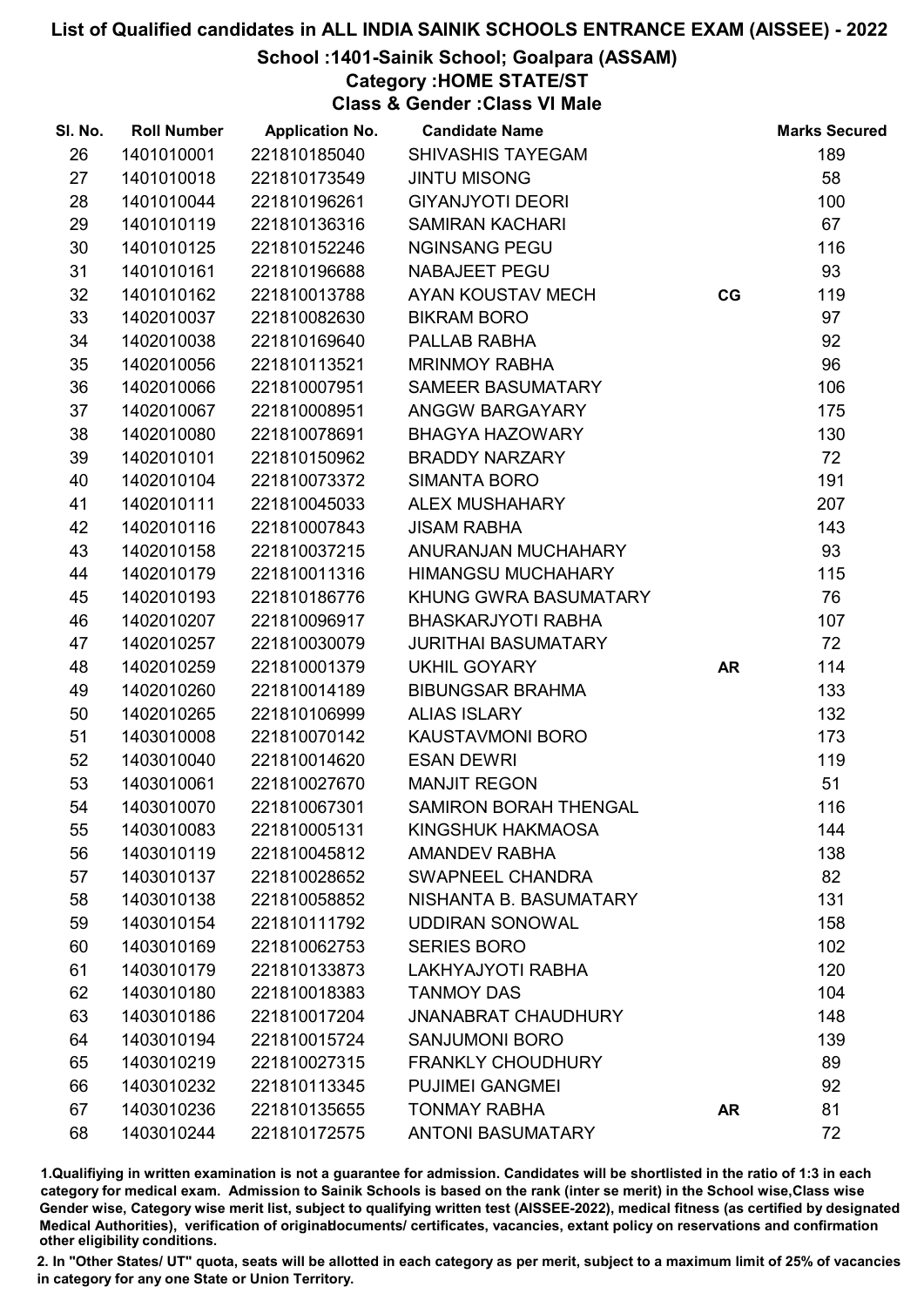### School :1401-Sainik School; Goalpara (ASSAM)

Category :HOME STATE/ST

Class & Gender :Class VI Male

| SI. No. | <b>Roll Number</b> | <b>Application No.</b> | <b>Candidate Name</b>       |           | <b>Marks Secured</b> |
|---------|--------------------|------------------------|-----------------------------|-----------|----------------------|
| 69      | 1403010270         | 221810023086           | <b>BHABENDRA BASUMATARY</b> |           | 93                   |
| 70      | 1403010311         | 221810024018           | DIPJYOTI BASUMATARY         | <b>AR</b> | 176                  |
| 71      | 1403010312         | 221810009718           | <b>CHESTER GANGMEI</b>      |           | 129                  |
| 72      | 1403010322         | 221810022948           | <b>JYOTISH SWARGIARY</b>    |           | 88                   |
| 73      | 1403010344         | 221810113709           | <b>KAGUN RONGMEI</b>        |           | 97                   |
| 74      | 1403010366         | 221810003159           | <b>JENGSGANG PHONGLO</b>    |           | 130                  |
| 75      | 1404010028         | 221810154231           | DHRUBAJIT MILI              |           | 124                  |
| 76      | 1404010119         | 221810031277           | NILOTPAL BASUMATARY         |           | 115                  |
| 77      | 1404010130         | 221810175538           | <b>BHASKAR BASUMATARY</b>   |           | 35                   |
| 78      | 1404010136         | 221810193619           | <b>MANJIT MILI</b>          |           | 170                  |
| 79      | 1404010138         | 221810003139           | <b>SHIVA RAM BORO</b>       | <b>AR</b> | 115                  |
| 80      | 1404010151         | 221810013491           | AAPURBHA BASUMATARI         |           | 75                   |
| 81      | 1404010152         | 221810005903           | <b>TANUDEV MORANG</b>       |           | 122                  |
| 82      | 4001010015         | 221810048317           | ABHIGYAN PRAKASH            |           | 236                  |

1.Qualifiying in written examination is not a guarantee for admission. Candidates will be shortlisted in the ratio of 1:3 in each category for medical exam. Admission to Sainik Schools is based on the rank (inter se merit) in the School wise,Class wise Gender wise, Category wise merit list, subject to qualifying written test (AISSEE-2022), medical fitness (as certified by designated Medical Authorities), verification of originablocuments/ certificates, vacancies, extant policy on reservations and confirmation other eligibility conditions.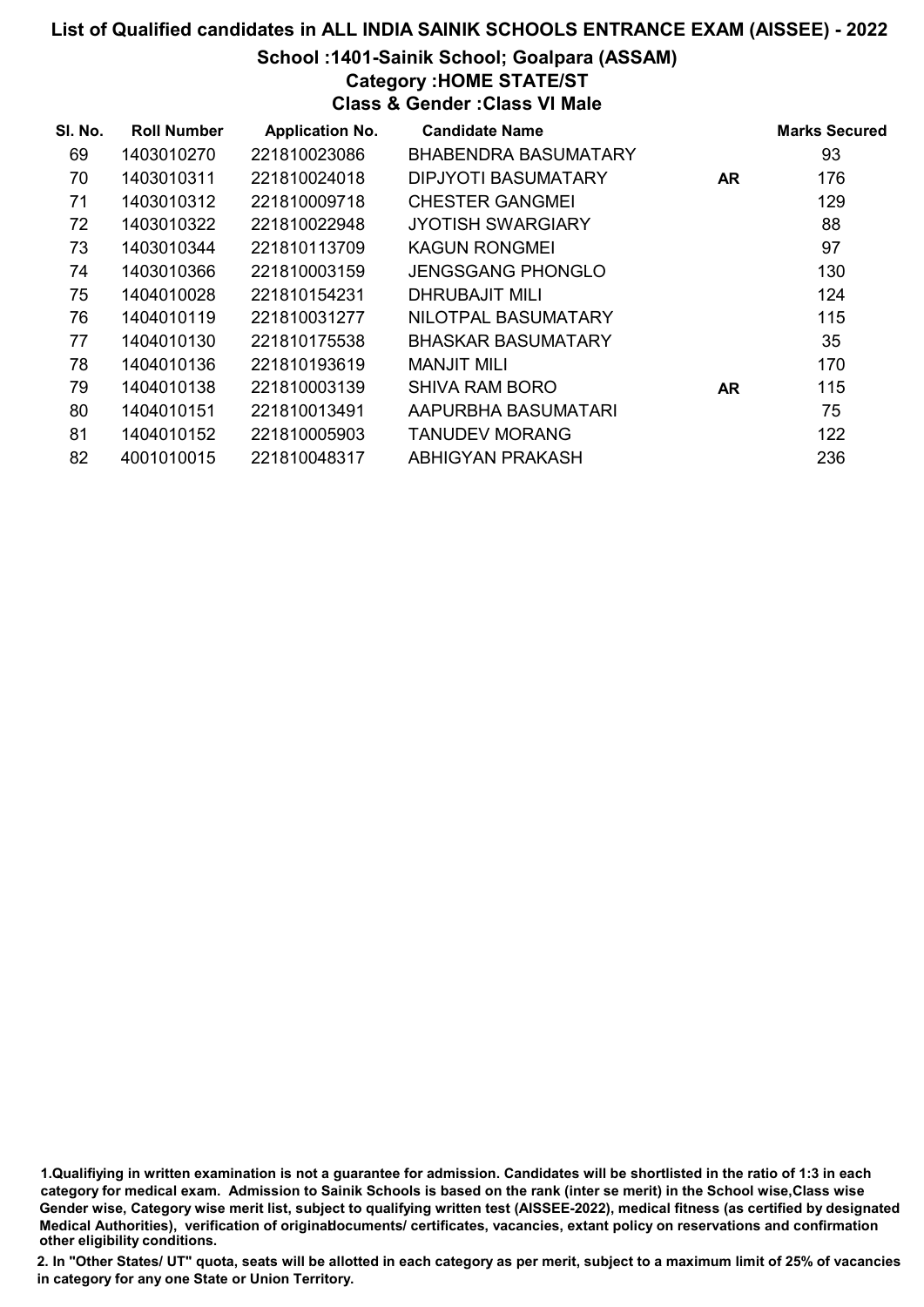### School :1401-Sainik School; Goalpara (ASSAM)

Category :HOME STATE/OBC

Class & Gender :Class VI Male

| SI. No. | <b>Roll Number</b> | <b>Application No.</b> | <b>Candidate Name</b>        |           | <b>Marks Secured</b> |
|---------|--------------------|------------------------|------------------------------|-----------|----------------------|
| 83      | 1401010003         | 221810135231           | CHAU SUNYATFA BORGOHAIN      |           | 137                  |
| 84      | 1401010004         | 221810139161           | <b>MAHARNAV GOGOI</b>        |           | 246                  |
| 85      | 1401010006         | 221810129013           | ASHWINI KUMAR GOGOI          |           | 223                  |
| 86      | 1401010014         | 221810028247           | <b>CHANDAN KUMAR NATH</b>    |           | 122                  |
| 87      | 1401010017         | 221810162049           | SRIBANTA HATIMURIA           |           | 133                  |
| 88      | 1401010020         | 221810130400           | PRINCE BORAH                 |           | 139                  |
| 89      | 1401010059         | 221810143382           | <b>HRISHOVE KUMAR BORA</b>   |           | 130                  |
| 90      | 1401010088         | 221810007924           | AAKASH NEEL DUTTA            |           | 231                  |
| 91      | 1401010090         | 221810086934           | DIBYA BALLABH GOGOI          |           | 147                  |
| 92      | 1401010093         | 221810149744           | AYAN ALOK PHUKAN             |           | 140                  |
| 93      | 1401010094         | 221810061454           | <b>ABHINAB GOGOI</b>         |           | 140                  |
| 94      | 1401010115         | 221810190195           | <b>BANSENG HANDIQUE</b>      |           | 126                  |
| 95      | 1401010153         | 221810121748           | UTTAM GOGOI                  |           | 124                  |
| 96      | 1401010179         | 221810168889           | <b>ANANT SHAH</b>            |           | 140                  |
| 97      | 1402010007         | 221810081971           | <b>JYOTIRMOY ROY</b>         |           | 147                  |
| 98      | 1402010014         | 221810168944           | REETURAJ DAS                 |           | 145                  |
| 99      | 1402010032         | 221810166120           | <b>KRISHTIN LAHAN DAS</b>    |           | 130                  |
| 100     | 1402010033         | 221810016220           | <b>VIBEK SINGHA</b>          | <b>AR</b> | 175                  |
| 101     | 1402010064         | 221810054451           | <b>AMRIT CHETRY</b>          |           | 144                  |
| 102     | 1402010073         | 221810022671           | <b>JIHAN DAS</b>             |           | 197                  |
| 103     | 1402010102         | 221810019172           | K BIKASH SINGHA              |           | 136                  |
| 104     | 1402010106         | 221810002882           | M LEISHEMBA SINGHA           |           | 128                  |
| 105     | 1402010126         | 221810096093           | <b>SANTANU NATH</b>          |           | 143                  |
| 106     | 1402010137         | 221810115344           | <b>GYANDEEP ROY</b>          |           | 121                  |
| 107     | 1402010142         | 221810173954           | <b>MAINAK KUMAR DEY</b>      |           | 159                  |
| 108     | 1402010161         | 221810005135           | <b>GAURAV GOUR</b>           |           | 228                  |
| 109     | 1402010189         | 221810122766           | <b>DIPAYAN NATH</b>          |           | 137                  |
| 110     | 1402010206         | 221810116917           | <b>BISHAL ROY</b>            |           | 166                  |
| 111     | 1402010212         | 221810097447           | <b>DYUTIMAN RAY</b>          | AR        | 140                  |
| 112     | 1402010222         | 221810020608           | <b>BAIBHAVJIT RAY</b>        |           | 169                  |
| 113     | 1402010224         | 221810099828           | <b>CHAYANKA SHEKHAR NATH</b> |           | 124                  |
| 114     | 1402010236         | 221810129778           | <b>ANSUMAN DAS</b>           | CG        | 197                  |
| 115     | 1403010027         | 221810124679           | <b>SANTANU DUTTA</b>         |           | 120                  |
| 116     | 1403010045         | 221810049240           | <b>SOURO SEAL</b>            |           | 204                  |
| 117     | 1403010093         | 221810038951           | <b>SRIDHANT SINGHA</b>       |           | 216                  |
| 118     | 1403010124         | 221810052132           | <b>HUIYAM ADARSH SINGHA</b>  |           | 188                  |
| 119     | 1403010130         | 221810009442           | <b>MAYUK BORA</b>            |           | 132                  |
| 120     | 1403010145         | 221810129472           | <b>BIKIRAJ BARMAN</b>        |           | 146                  |
| 121     | 1403010152         | 221810128392           | <b>NISHANT ROY</b>           |           | 144                  |
| 122     | 1403010162         | 221810050923           | NINGTHEM NONGTHOMBAM         |           | 163                  |
| 123     | 1403010214         | 221810087894           | <b>ANSHUMAN SINHA</b>        |           | 125                  |
| 124     | 1403010215         | 221810130005           | <b>KAUSHIK PRASAD</b>        |           | 193                  |
| 125     | 1403010228         | 221810001435           | <b>MANAB NATH</b>            |           | 126                  |

1.Qualifiying in written examination is not a guarantee for admission. Candidates will be shortlisted in the ratio of 1:3 in each category for medical exam. Admission to Sainik Schools is based on the rank (inter se merit) in the School wise,Class wise Gender wise, Category wise merit list, subject to qualifying written test (AISSEE-2022), medical fitness (as certified by designated Medical Authorities), verification of originablocuments/ certificates, vacancies, extant policy on reservations and confirmation other eligibility conditions.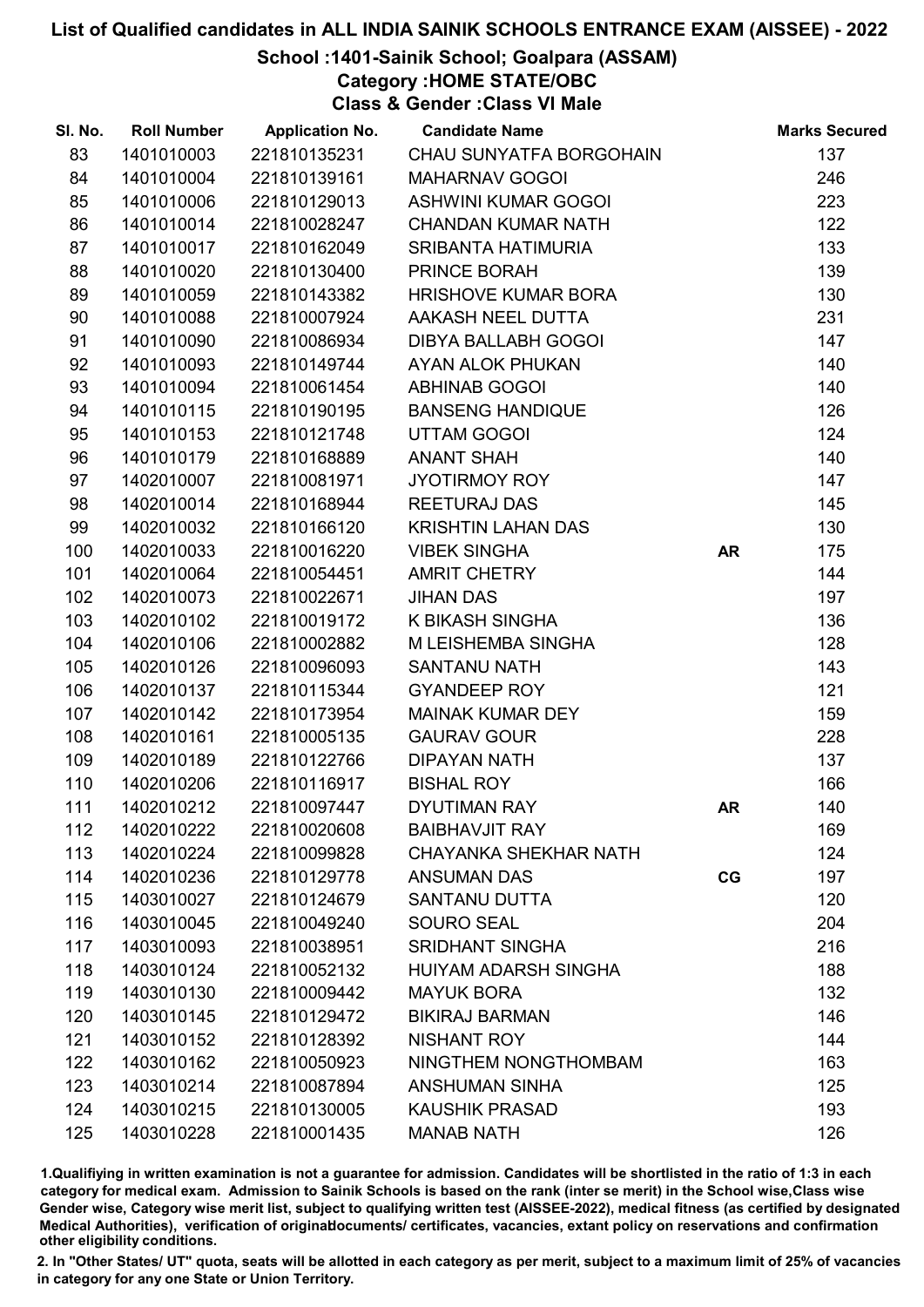### School :1401-Sainik School; Goalpara (ASSAM)

Category :HOME STATE/OBC

Class & Gender :Class VI Male

| SI. No. | <b>Roll Number</b> | <b>Application No.</b> | <b>Candidate Name</b>       |           | <b>Marks Secured</b> |
|---------|--------------------|------------------------|-----------------------------|-----------|----------------------|
| 126     | 1403010246         | 221810018975           | <b>JEET DAS</b>             |           | 175                  |
| 127     | 1403010250         | 221810089095           | SUDIPTA RAJBONGSHI          |           | 139                  |
| 128     | 1403010256         | 221810118026           | <b>MANAV MAIBAM</b>         | <b>AR</b> | 122                  |
| 129     | 1403010263         | 221810002346           | <b>KAUSHIK GHOSH</b>        |           | 168                  |
| 130     | 1403010292         | 221810135947           | <b>AYUSH LIMBU</b>          |           | 124                  |
| 131     | 1403010306         | 221810075597           | <b>BIJESH SINGHA</b>        |           | 120                  |
| 132     | 1403010338         | 221810102098           | OINAM SIDDHARTHA SINGHA     |           | 178                  |
| 133     | 1403010380         | 221810012389           | <b>DIKSHIT RAJKHOWA</b>     |           | 140                  |
| 134     | 1404010007         | 221810118895           | <b>NABANIT SAIKIA</b>       |           | 137                  |
| 135     | 1404010013         | 221810064120           | <b>DEVASISH SIKTEL</b>      | <b>AR</b> | 162                  |
| 136     | 1404010034         | 221810091271           | <b>IKHAKU BORAH</b>         |           | 153                  |
| 137     | 1404010043         | 221810143052           | YUBARAJ BORA                |           | 168                  |
| 138     | 1404010044         | 221810004852           | <b>CHINMOY KUMAR NATH</b>   |           | 236                  |
| 139     | 1404010050         | 221810138023           | <b>ROSHAN DAS</b>           |           | 142                  |
| 140     | 1404010063         | 221810120883           | KARTIKEYA KIRTI THAKUR      |           | 147                  |
| 141     | 1404010069         | 221810142824           | <b>GAUTAM GEHLOT</b>        |           | 150                  |
| 142     | 1404010083         | 221810064205           | <b>DIPENDRA NEWAR</b>       |           | 140                  |
| 143     | 1404010108         | 221810024537           | <b>LAKHYAJIT DAS</b>        | <b>AR</b> | 132                  |
| 144     | 1404010109         | 221810103637           | ABHINASH KASHYAP            |           | 150                  |
| 145     | 1404010137         | 221810093729           | NIRMAL CHHETRI              |           | 153                  |
| 146     | 1404010139         | 221810098939           | PORIKHIT BORA               |           | 211                  |
| 147     | 1404010144         | 221810002199           | <b>DEVRAJ BISWAKARMA</b>    |           | 210                  |
| 148     | 1404010158         | 221810020268           | <b>NIKHIL MUKTIAR</b>       |           | 133                  |
| 149     | 2502020091         | 221810175867           | PRAGYAN DEEP BORAH          |           | 151                  |
| 150     | 3201010447         | 221810169534           | AASHIRWAD CHHETRI           | <b>AR</b> | 233                  |
| 151     | 3503010010         | 221810115885           | <b>ANSHUMAN PHUKON</b>      |           | 174                  |
| 152     | 3907010053         | 221810038263           | <b>M NONGAN SANA MEETEI</b> |           | 124                  |

<sup>1.</sup>Qualifiying in written examination is not a guarantee for admission. Candidates will be shortlisted in the ratio of 1:3 in each category for medical exam. Admission to Sainik Schools is based on the rank (inter se merit) in the School wise,Class wise Gender wise, Category wise merit list, subject to qualifying written test (AISSEE-2022), medical fitness (as certified by designated Medical Authorities), verification of originablocuments/ certificates, vacancies, extant policy on reservations and confirmation other eligibility conditions.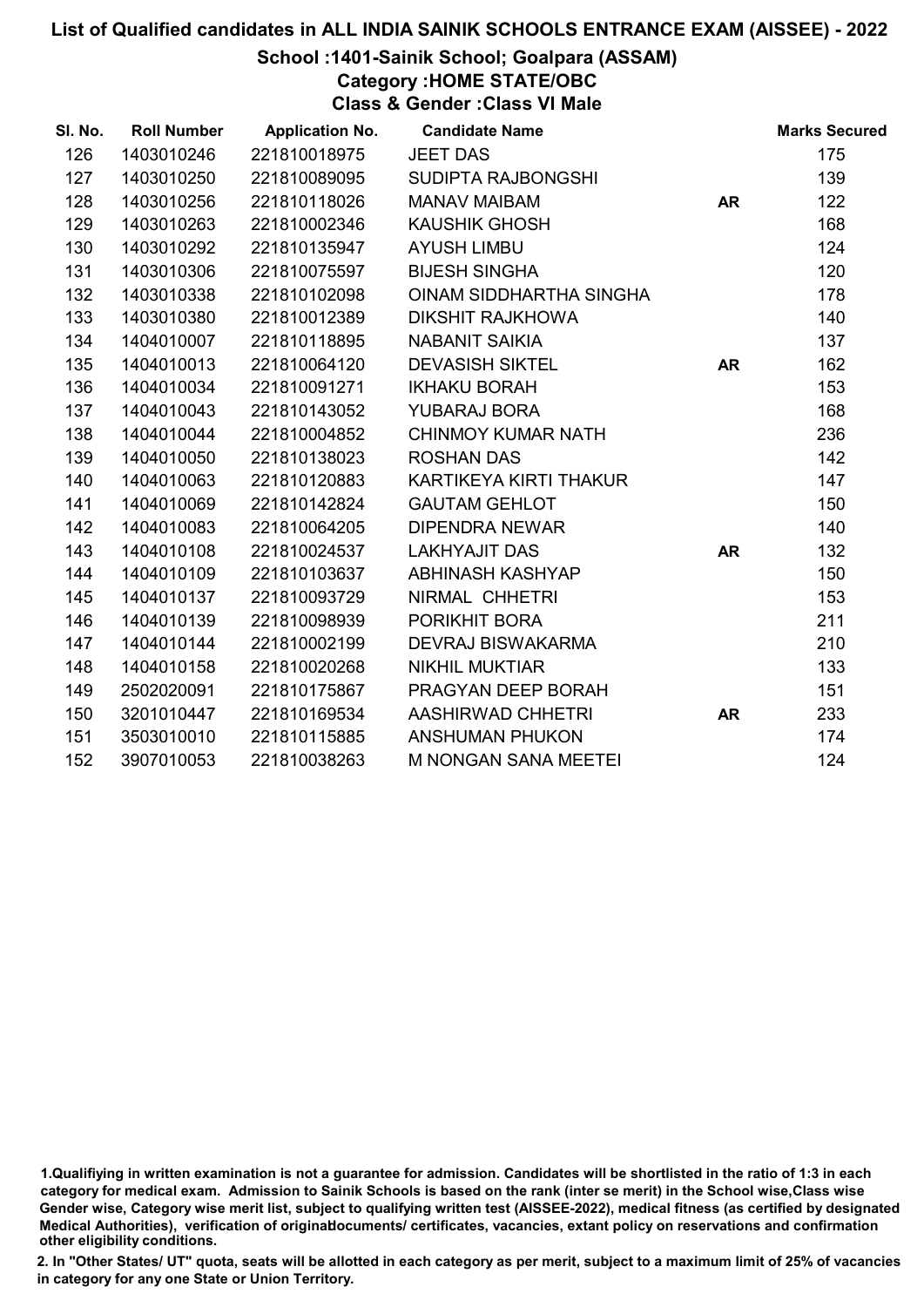### School :1401-Sainik School; Goalpara (ASSAM)

Category :HOME STATE/DEF

Class & Gender :Class VI Male

| SI. No. | <b>Roll Number</b> | <b>Application No.</b> | <b>Candidate Name</b>              | <b>Marks Secured</b> |
|---------|--------------------|------------------------|------------------------------------|----------------------|
| 153     | 1401010073         | 221810043253           | <b>MON MAYUR SAIKIA</b>            | 150                  |
| 154     | 1402010029         | 221810113610           | MINISWRANG BASUMATARY              | 156                  |
| 155     | 1402010035         | 221810007030           | MASTER PRASENJEET BARUAH           | 153                  |
| 156     | 1402010074         | 221810091281           | <b>BHAIRAV HUKAI</b>               | 167                  |
| 157     | 1402010090         | 221810140032           | <b>SHAHID AFRIDI</b>               | 123                  |
| 158     | 1402010098         | 221810026462           | <b>BIKI RAY</b>                    | 122                  |
| 159     | 1402010190         | 221810088766           | TH PRINCE SINGHA                   | 181                  |
| 160     | 1403010032         | 221810038800           | <b>SAMAR JYOTI NATH</b>            | 157                  |
| 161     | 1403010062         | 221810038970           | <b>GAURAV SINGHA</b>               | 137                  |
| 162     | 1403010090         | 221810024551           | <b>ANMOL DAS</b>                   | 212                  |
| 163     | 1403010125         | 221810054132           | MOSTAFIZUR TALUKDAR                | 154                  |
| 164     | 1403010171         | 221810004263           | <b>KARAN DAS</b>                   | 219                  |
| 165     | 1403010269         | 221810160576           | THULUNGA SWARGIARY                 | 141                  |
| 166     | 1403010313         | 221810127818           | CH. BISHESWAR SINGHA               | 224                  |
| 167     | 1403010368         | 221810050959           | <b>MAHIT GAYARY</b>                | 196                  |
| 168     | 1403010381         | 221810095489           | <b>DHIRU MEDHI</b>                 | 145                  |
| 169     | 1404010052         | 221810081223           | <b>AMMON CHETRY</b>                | 137                  |
| 170     | 1404010058         | 221810029863           | <b>FARHAD HASIB BORBHUYAN</b>      | 172                  |
| 171     | 1404010091         | 221810027826           | <b>BIBHASH MECH</b>                | 133                  |
| 172     | 2001050440         | 221810059164           | <b>KABIR PRADHAN</b>               | 149                  |
| 173     | 2001060668         | 221810125188           | <b>ALOK YADAV</b>                  | 160                  |
| 174     | 2001060766         | 221810007519           | <b>MAYONG JYOTI KASHA BORDOLOI</b> | 181                  |
| 175     | 2403020381         | 221810009916           | <b>ARYAN SAIKIA</b>                | 138                  |
| 176     | 2501050008         | 221810063108           | <b>RANBIR SINGH</b>                | 137                  |
| 177     | 3301010003         | 221810050730           | ANURAAG CHANDRA HAZARIKA           | 183                  |
| 178     | 3905040055         | 221810111560           | PRINCE DEURI                       | 231                  |
| 179     | 4604010106         | 221810023442           | <b>SAPTAK NAHA</b>                 | 200                  |

<sup>1.</sup>Qualifiying in written examination is not a guarantee for admission. Candidates will be shortlisted in the ratio of 1:3 in each category for medical exam. Admission to Sainik Schools is based on the rank (inter se merit) in the School wise,Class wise Gender wise, Category wise merit list, subject to qualifying written test (AISSEE-2022), medical fitness (as certified by designated Medical Authorities), verification of originablocuments/ certificates, vacancies, extant policy on reservations and confirmation other eligibility conditions.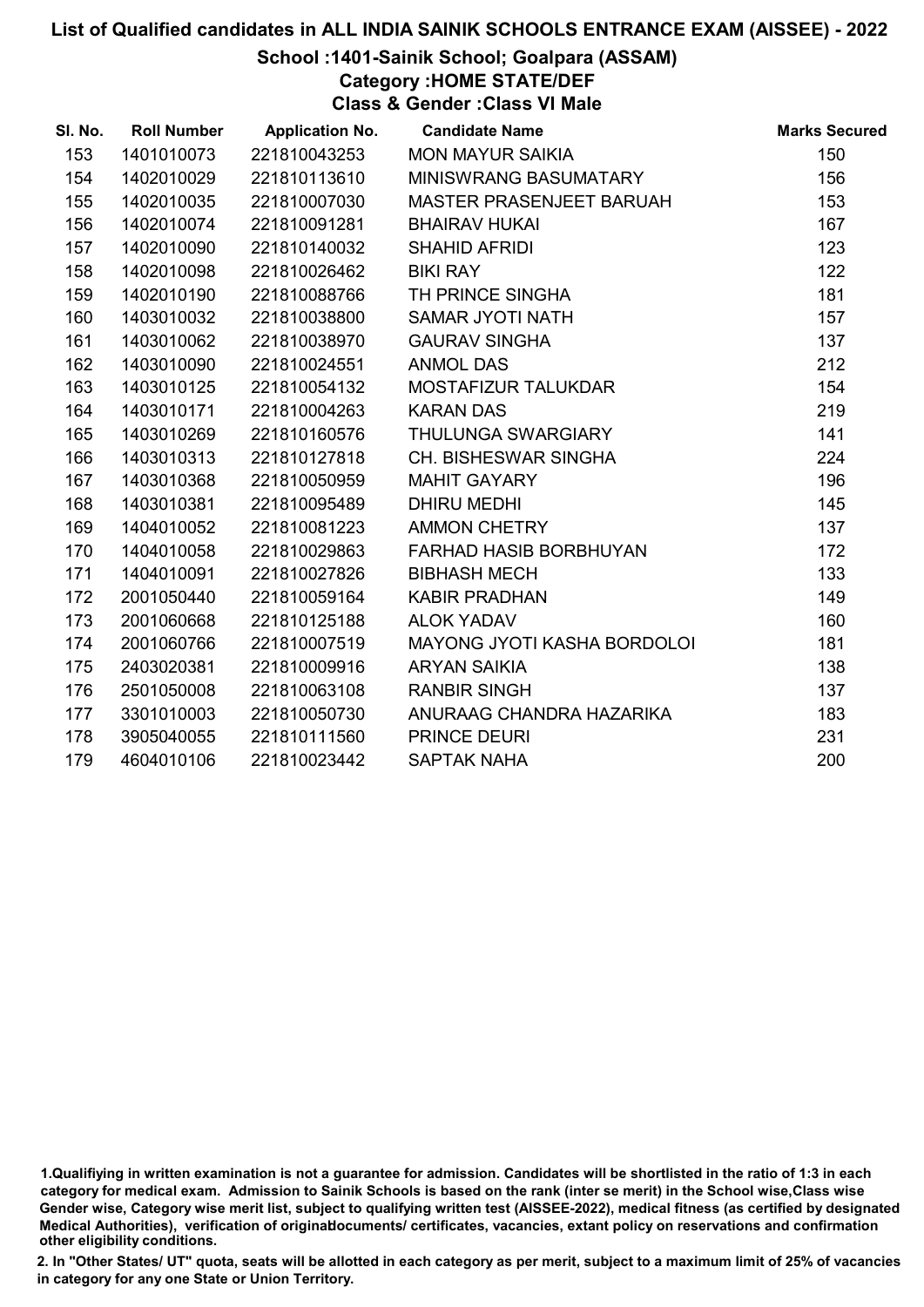### School :1401-Sainik School; Goalpara (ASSAM)

Category :HOME STATE/GEN

Class & Gender :Class VI Male

| SI. No. | <b>Roll Number</b> | <b>Application No.</b> | <b>Candidate Name</b>             |    | <b>Marks Secured</b> |
|---------|--------------------|------------------------|-----------------------------------|----|----------------------|
| 180     | 1401010005         | 221810104292           | PRAGYAN JYOTI SAIKIA              |    | 160                  |
| 181     | 1401010016         | 221810080078           | PRIYAM PRATIM DUTTA               |    | 166                  |
| 182     | 1401010036         | 221810054521           | <b>MADHAB PRADHAN</b>             |    | 251                  |
| 183     | 1401010063         | 221810069313           | <b>ADITYA JALAN</b>               |    | 218                  |
| 184     | 1401010079         | 221810086773           | <b>SUDHIR KUMAR</b>               |    | 210                  |
| 185     | 1401010081         | 221810043973           | <b>SUBHASIS DEORI</b>             |    | 137                  |
| 186     | 1401010097         | 221810091574           | PURAB SHARMA                      |    | 188                  |
| 187     | 1401010110         | 221810071365           | <b>NAVA PALLAB NEOG</b>           |    | 153                  |
| 188     | 1401010111         | 221810108465           | DHURJATI HAZARIKA                 |    | 135                  |
| 189     | 1401010121         | 221810093426           | <b>HRIDYANSHU GOGOI</b>           |    | 177                  |
| 190     | 1401010124         | 221810038736           | <b>AYUSHMAN KOUSHIK</b>           |    | 139                  |
| 191     | 1401010146         | 221810049167           | <b>SHIVANSH DHANUKA</b>           |    | 156                  |
| 192     | 1401010175         | 221810000579           | <b>NAMU BORUAH</b>                |    | 157                  |
| 193     | 1402010001         | 221810036200           | <b>MASUM HOQUE</b>                |    | 158                  |
| 194     | 1402010002         | 221810197830           | AASIM NOORANI                     |    | 143                  |
| 195     | 1402010004         | 221810150301           | <b>SANIDUL ISLAM</b>              |    | 169                  |
| 196     | 1402010011         | 221810123404           | ABU BAKKAR SIDDIK                 |    | 169                  |
| 197     | 1402010021         | 221810171138           | <b>MAINUR ISLAM</b>               |    | 141                  |
| 198     | 1402010023         | 221810151088           | <b>WASIM IQBAL</b>                |    | 128                  |
| 199     | 1402010034         | 221810082320           | KHURSHID ALOM BARBHUIYA           |    | 184                  |
| 200     | 1402010036         | 221810009130           | AL SHUHAIL ISLAM                  |    | 223                  |
| 201     | 1402010042         | 221810127960           | <b>SHAHID HUSSAIN</b>             |    | 188                  |
| 202     | 1402010043         | 221810103670           | <b>SHORIF UDDIN</b>               |    | 139                  |
| 203     | 1402010048         | 221810120480           | RAHUL RABBANI                     |    | 154                  |
| 204     | 1402010053         | 221810068611           | <b>ANSARUL HASAN</b>              |    | 163                  |
| 205     | 1402010061         | 221810111151           | <b>SOLEMAN ALI</b>                |    | 138                  |
| 206     | 1402010062         | 221810012151           | ALL JUBAIL BHUYAN                 |    | 135                  |
| 207     | 1402010065         | 221810115651           | <b>NURE EUSUF AKTAR</b>           |    | 175                  |
| 208     | 1402010088         | 221810067422           | <b>AMAN ATIF</b>                  |    | 120                  |
| 209     | 1402010091         | 221810131542           | <b>NAMAN PRADHAN</b>              |    | 129                  |
| 210     | 1402010095         | 221810154852           | NAWAZ NUR MOLLAH                  |    | 168                  |
| 211     | 1402010109         | 221810132213           | <b>MOFADDES ALOM PARAMANIK</b>    |    | 147                  |
| 212     | 1402010114         | 221810145343           | <b>AQIB AHMED</b>                 |    | 168                  |
| 213     | 1402010120         | 221810140663           | <b>IFTIKAR RAHMAN</b>             |    | 154                  |
| 214     | 1402010123         | 221810101773           | SIKDAR MD SAJJADUNNAEEM           |    | 183                  |
| 215     | 1402010138         | 221810022644           | <b>MRIGANKA KALITA</b>            |    | 196                  |
| 216     | 1402010143         | 221810127464           | <b>TANBIR RAHMAN</b>              |    | 136                  |
| 217     | 1402010151         | 221810168684           | DAWAR SHIKHAR BAYAN               |    | 185                  |
| 218     | 1402010154         | 221810125994           | <b>BABAR ABDUL ASIR ZUNDULLAH</b> |    | 143                  |
| 219     | 1402010169         | 221810112275           | <b>MUYUNK SAHA</b>                |    | 165                  |
| 220     | 1402010170         | 221810066475           | <b>AYUSH SAHA</b>                 | CG | 159                  |
| 221     | 1402010171         | 221810072675           | <b>SOURAV ABID</b>                |    | 169                  |
| 222     | 1402010180         | 221810009416           | <b>ANURAG KR NATH</b>             |    | 133                  |

1.Qualifiying in written examination is not a guarantee for admission. Candidates will be shortlisted in the ratio of 1:3 in each category for medical exam. Admission to Sainik Schools is based on the rank (inter se merit) in the School wise,Class wise Gender wise, Category wise merit list, subject to qualifying written test (AISSEE-2022), medical fitness (as certified by designated Medical Authorities), verification of originablocuments/ certificates, vacancies, extant policy on reservations and confirmation other eligibility conditions.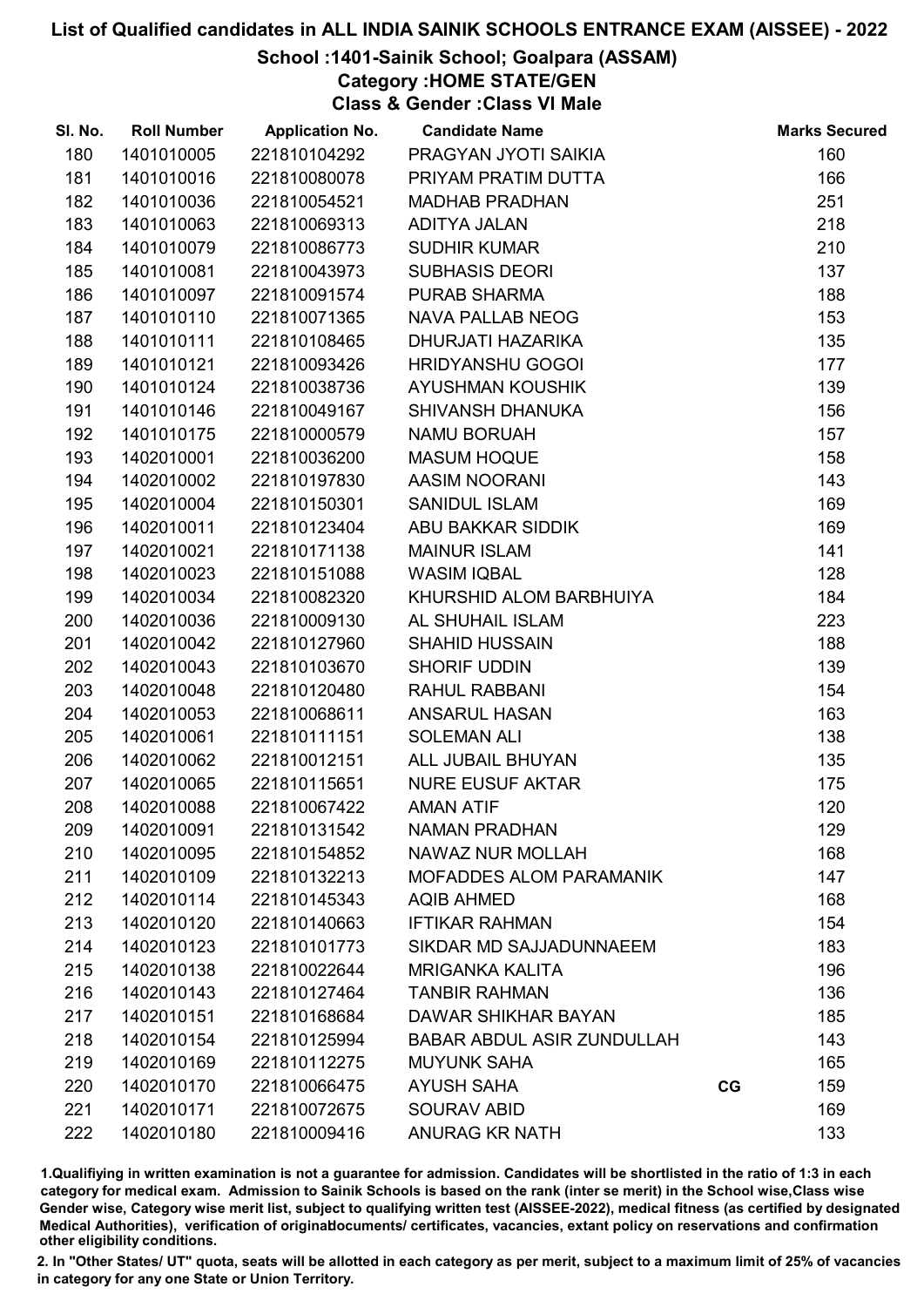### School :1401-Sainik School; Goalpara (ASSAM)

Category :HOME STATE/GEN

Class & Gender :Class VI Male

| SI. No. | <b>Roll Number</b> | <b>Application No.</b> | <b>Candidate Name</b>           |           | <b>Marks Secured</b> |
|---------|--------------------|------------------------|---------------------------------|-----------|----------------------|
| 223     | 1402010182         | 221810069236           | KOUSTABH MANAB                  |           | 152                  |
| 224     | 1402010183         | 221810156246           | SADIQUE FIRDAOUS AL AMIN        |           | 145                  |
| 225     | 1402010184         | 221810113446           | <b>JOHANN KASHYAP</b>           |           | 188                  |
| 226     | 1402010185         | 221810013256           | <b>SAABIR ASAD</b>              |           | 161                  |
| 227     | 1402010187         | 221810048456           | <b>VIHAAN SHARMA</b>            |           | 143                  |
| 228     | 1402010191         | 221810091966           | <b>IRASIDIL HOQUE</b>           |           | 132                  |
| 229     | 1402010194         | 221810039776           | <b>NAHID FARHAN ISLAM</b>       |           | 164                  |
| 230     | 1402010202         | 221810047217           | <b>SHAHID AKHTAR AHMED</b>      |           | 186                  |
| 231     | 1402010210         | 221810096837           | HUSNEY KAWSAR AHMED             |           | 139                  |
| 232     | 1402010213         | 221810066457           | <b>MASUD ARYAN ALI</b>          | CG        | 151                  |
| 233     | 1402010214         | 221810063067           | PRIYAMJIT CHAKRABORTY           |           | 168                  |
| 234     | 1402010225         | 221810040038           | AL HAMIM SIQUEDAR               |           | 231                  |
| 235     | 1402010226         | 221810144238           | <b>DEBORSHI SAHA</b>            |           | 150                  |
| 236     | 1402010237         | 221810001978           | <b>JOYESH KUMAR RAY</b>         |           | 157                  |
| 237     | 1402010240         | 221810191898           | <b>RESHAV DEY</b>               |           | 168                  |
| 238     | 1402010253         | 221810138369           | <b>ROBI UL HASSAN</b>           |           | 164                  |
| 239     | 1402010255         | 221810012869           | <b>BHARBI SARMA</b>             |           | 233                  |
| 240     | 1402010264         | 221810071899           | <b>WAISH MIRZA</b>              |           | 221                  |
| 241     | 1403010002         | 221810102500           | ANNAY BHATTACHARJYA             |           | 183                  |
| 242     | 1403010006         | 221810180371           | ANNESH BHATTACHARJYA            | CG        | 125                  |
| 243     | 1403010012         | 221810107324           | <b>UDDIPTA SARMA</b>            |           | 129                  |
| 244     | 1403010017         | 221810025135           | <b>BISHAL DEKA</b>              |           | 145                  |
| 245     | 1403010033         | 221810134110           | PRAGYAN ALEMAN                  |           | 179                  |
| 246     | 1403010036         | 221810093910           | <b>MINMAY DEKA</b>              |           | 127                  |
| 247     | 1403010039         | 221810074320           | <b>MANAS PRATIM HALOI</b>       |           | 189                  |
| 248     | 1403010044         | 221810017240           | <b>SAGAR DAS</b>                |           | 187                  |
| 249     | 1403010054         | 221810128650           | RAADI SAIHAAN AALAM             |           | 226                  |
| 250     | 1403010077         | 221810074411           | <b>CHINMOY CHOUDHURY</b>        |           | 144                  |
| 251     | 1403010080         | 221810028221           | <b>DEVRAJ CHOUDHURY</b>         |           | 173                  |
| 252     | 1403010102         | 221810014871           | <b>TAHMID HUSSAIN BARBHUIYA</b> | <b>AR</b> | 146                  |
| 253     | 1403010103         | 221810169581           | <b>DRUVAN</b>                   |           | 193                  |
| 254     | 1403010126         | 221810031042           | <b>ISHAN MALLA BUJAR BARUAH</b> |           | 186                  |
| 255     | 1403010127         | 221810015042           | <b>GEET KASHYAP</b>             |           | 200                  |
| 256     | 1403010144         | 221810107372           | <b>BHARGAV JYOTI AGNIBASYA</b>  |           | 231                  |
| 257     | 1403010148         | 221810145182           | <b>KAYAAN CHOUDHURY</b>         |           | 164                  |
| 258     | 1403010161         | 221810079313           | AARADHYA BORGOHAIN              |           | 134                  |
| 259     | 1403010172         | 221810008263           | <b>ABHIGYAN GOGOI</b>           |           | 146                  |
| 260     | 1403010173         | 221810028363           | <b>DIKSHIT CHOUDHURY</b>        |           | 169                  |
| 261     | 1403010189         | 221810051214           | PRIYAM SAHA                     |           | 138                  |
| 262     | 1403010196         | 221810138234           | <b>DEV KAMAL DAS</b>            |           | 127                  |
| 263     | 1403010200         | 221810194934           | RASHAD NIDAL TAPADAR            |           | 128                  |
| 264     | 1403010206         | 221810041564           | RANGANAV BARMAN                 |           | 131                  |
| 265     | 1403010213         | 221810130694           | <b>JINTU DEKA</b>               |           | 148                  |

1.Qualifiying in written examination is not a guarantee for admission. Candidates will be shortlisted in the ratio of 1:3 in each category for medical exam. Admission to Sainik Schools is based on the rank (inter se merit) in the School wise,Class wise Gender wise, Category wise merit list, subject to qualifying written test (AISSEE-2022), medical fitness (as certified by designated Medical Authorities), verification of originablocuments/ certificates, vacancies, extant policy on reservations and confirmation other eligibility conditions.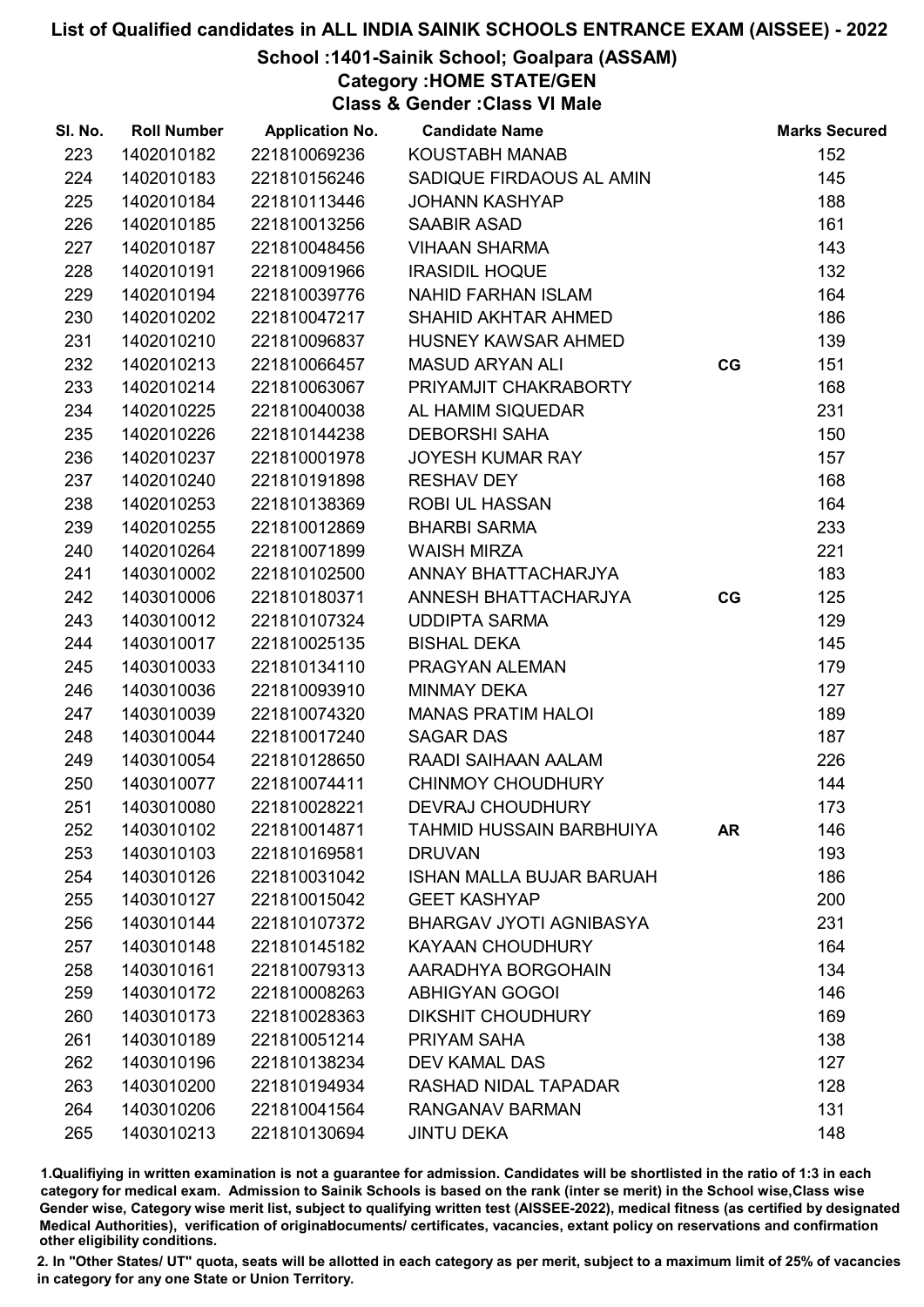### School :1401-Sainik School; Goalpara (ASSAM)

Category :HOME STATE/GEN

Class & Gender :Class VI Male

| SI. No. | <b>Roll Number</b> | <b>Application No.</b> | <b>Candidate Name</b>        |           | <b>Marks Secured</b> |
|---------|--------------------|------------------------|------------------------------|-----------|----------------------|
| 266     | 1403010217         | 221810009605           | ABHIGYAN PATOWARY            |           | 131                  |
| 267     | 1403010218         | 221810136805           | <b>HIMANJAN KASHYAP</b>      |           | 151                  |
| 268     | 1403010223         | 221810160325           | <b>NISHAN HAJONG</b>         |           | 130                  |
| 269     | 1403010225         | 221810090335           | <b>PIYUSH KURI</b>           |           | 122                  |
| 270     | 1403010229         | 221810165635           | PRASURYA SANKAR BARMAN       |           | 182                  |
| 271     | 1403010233         | 221810078445           | <b>BIDIPTA DEKA</b>          |           | 174                  |
| 272     | 1403010254         | 221810083695           | PRAGYAN RK DEKA              |           | 220                  |
| 273     | 1403010260         | 221810082336           | MD MAROOF RAHMAN BORA        |           | 188                  |
| 274     | 1403010265         | 221810029356           | <b>ABHIRAJ PAUL</b>          |           | 139                  |
| 275     | 1403010275         | 221810018596           | <b>NIYARNIL PATHAK</b>       |           | 133                  |
| 276     | 1403010287         | 221810012337           | <b>DIPANJAN SHARMA</b>       |           | 166                  |
| 277     | 1403010294         | 221810147467           | <b>KUNAL KASHYAP</b>         |           | 164                  |
| 278     | 1403010297         | 221810053477           | <b>CHANDRA BHAWN BHASKAR</b> |           | 149                  |
| 279     | 1403010308         | 221810196008           | <b>SHAIREEN DASGUPTA</b>     |           | 196                  |
| 280     | 1403010314         | 221810074918           | ADITYA DEVAJIT MAHANTA       |           | 184                  |
| 281     | 1403010317         | 221810018628           | RIYAN ZULFI AZAD             |           | 158                  |
| 282     | 1403010335         | 221810038588           | MADHURJYA TALUKDAR           |           | 138                  |
| 283     | 1403010341         | 221810122998           | <b>TANVEER ALAM</b>          |           | 184                  |
| 284     | 1403010351         | 221810071319           | POMIN DEKA                   |           | 146                  |
| 285     | 1403010357         | 221810007829           | <b>DEBAPRATIM PATHAK</b>     |           | 160                  |
| 286     | 1403010367         | 221810052459           | DURVISH KUMAR GAHATRAJ       |           | 139                  |
| 287     | 1404010005         | 221810169551           | PRAGYAN JYOTI BORAH          |           | 133                  |
| 288     | 1404010006         | 221810053462           | RAJNAYAN HAZARIKA            |           | 128                  |
| 289     | 1404010010         | 221810129300           | AYAN RAJ CHETRY              |           | 141                  |
| 290     | 1404010012         | 221810117110           | PIGANGKHA KISHORE DHAR       |           | 235                  |
| 291     | 1404010014         | 221810101730           | <b>GYAN SHARMA</b>           |           | 126                  |
| 292     | 1404010035         | 221810003081           | RAGVENDRA BURATHOKI          |           | 144                  |
| 293     | 1404010038         | 221810029102           | YUVRAJ CHOUDHURY             |           | 140                  |
| 294     | 1404010045         | 221810062572           | HIM SHEKHOR HAZARIKA         |           | 140                  |
| 295     | 1404010081         | 221810110994           | SIDDARTH SHANKAR KALITA      |           | 196                  |
| 296     | 1404010107         | 221810071827           | <b>BHASKAR DEY</b>           |           | 130                  |
| 297     | 1404010111         | 221810083837           | AARYAN ADHIKARI              | <b>AR</b> | 120                  |
| 298     | 1404010145         | 221810077299           | <b>AKSHAY BHATTARAI</b>      |           | 197                  |
| 299     | 1404010146         | 221810110399           | <b>AVNEESH SAIKIA</b>        |           | 148                  |
| 300     | 2001050202         | 221810151883           | NAYAN KUMAR JHA              |           | 125                  |
| 301     | 3301010010         | 221810049332           | <b>DHANISTHA THAKURIA</b>    |           | 158                  |
| 302     | 4301010014         | 221810061051           | NAZRUL KARIM AZAD BARBHUIYA  |           | 125                  |
| 303     | 4410030358         | 221810125388           | <b>ADITYA MISHRA</b>         |           | 155                  |

1.Qualifiying in written examination is not a guarantee for admission. Candidates will be shortlisted in the ratio of 1:3 in each category for medical exam. Admission to Sainik Schools is based on the rank (inter se merit) in the School wise,Class wise Gender wise, Category wise merit list, subject to qualifying written test (AISSEE-2022), medical fitness (as certified by designated Medical Authorities), verification of originablocuments/ certificates, vacancies, extant policy on reservations and confirmation other eligibility conditions.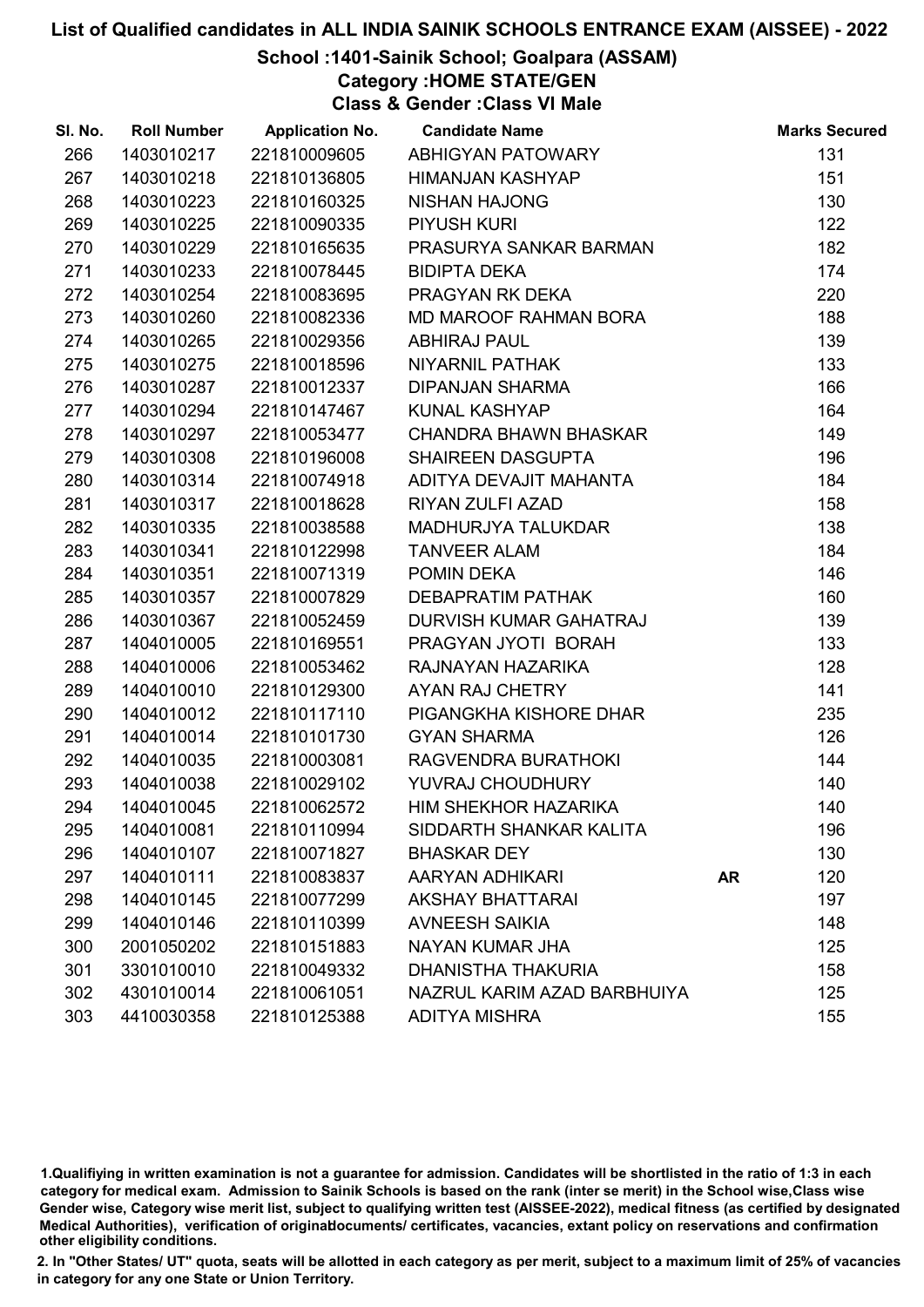### School :1401-Sainik School; Goalpara (ASSAM)

Category :OTHER STATE/SC

Class & Gender :Class VI Male

| SI. No. | <b>Roll Number</b> | <b>Application No.</b> | <b>Candidate Name</b>    |           | <b>Marks Secured</b> |
|---------|--------------------|------------------------|--------------------------|-----------|----------------------|
| 304     | 1403010247         | 221810145685           | <b>SHIVAM DAS</b>        | <b>AR</b> | 96                   |
| 305     | 1403010408         | 221810168389           | <b>SUDIP KUMAR</b>       |           | 201                  |
| 306     | 1501010283         | 221810071440           | <b>DILSHAN KUMAR</b>     |           | 226                  |
| 307     | 1501010398         | 221810118043           | <b>GAURAV SUMAN</b>      |           | 151                  |
| 308     | 1501010424         | 221810102904           | <b>VISHAL KUMAR</b>      |           | 162                  |
| 309     | 1501010446         | 221810101664           | <b>MANIRAJ KUMAR</b>     |           | 270                  |
| 310     | 1501010595         | 221810122478           | <b>PRINCE KUMAR</b>      |           | 120                  |
| 311     | 1502010393         | 221810136937           | <b>AYUSH SHEKHAR</b>     |           | 234                  |
| 312     | 1503010262         | 221810187247           | <b>ANURAG KUMAR</b>      |           | 187                  |
| 313     | 1505010743         | 221810084324           | <b>SUNNY RAJ</b>         |           | 107                  |
| 314     | 1505010819         | 221810118735           | PRITAM PYARE             |           | 187                  |
| 315     | 1505010991         | 221810018418           | <b>RAMESHWARAM</b>       |           | 115                  |
| 316     | 1506020329         | 221810165349           | <b>NIKHIL KUMAR</b>      |           | 191                  |
| 317     | 1507010382         | 221810190396           | <b>VIDHAN BHARTI</b>     |           | 156                  |
| 318     | 1509030022         | 221810136542           | <b>DHRUV RAJ</b>         |           | 210                  |
| 319     | 1511020033         | 221810092030           | <b>SUJAL KUMAR</b>       |           | 154                  |
| 320     | 1511020227         | 221810135802           | <b>ASHUTOSH KUMAR</b>    |           | 134                  |
| 321     | 1511020233         | 221810169112           | <b>AMAN KUMAR</b>        |           | 124                  |
| 322     | 1511020422         | 221810135763           | <b>ANSHU KUMAR</b>       |           | 193                  |
| 323     | 1511020518         | 221810192444           | ATHARVA SURYAWANSHI      |           | 104                  |
| 324     | 1511030267         | 221810115586           | <b>ARYAN RAJ</b>         |           | 233                  |
| 325     | 1511030381         | 221810139287           | <b>ADITYA RAJ</b>        |           | 121                  |
| 326     | 1511030474         | 221810151258           | <b>MOHIT KUMAR</b>       |           | 228                  |
| 327     | 1513010167         | 221810170743           | <b>SURAJ KUMAR</b>       |           | 103                  |
| 328     | 1513020178         | 221810152146           | <b>SURAJ KUMAR</b>       |           | 155                  |
| 329     | 2303040003         | 221810126200           | <b>MOULIK KUMAR</b>      |           | 207                  |
| 330     | 3002010163         | 221810095741           | <b>NITIN SAGAR</b>       |           | 89                   |
| 331     | 3002020530         | 221810169257           | <b>ARYAN SHAKYA</b>      |           | 76                   |
| 332     | 3115030273         | 221810054393           | <b>VIRAJ VIJAY KHADE</b> |           | 106                  |
| 333     | 3501010153         | 221810000198           | <b>MOHIT</b>             | <b>AR</b> | 172                  |
| 334     | 3801020238         | 221810080399           | PRASHANT KUMAR PASWAN    |           | 176                  |
| 335     | 3905030235         | 221810119948           | <b>ABHISHEK KUMAR</b>    |           | 102                  |
| 336     | 4301010038         | 221810023186           | <b>KRISHNENDU BISWAS</b> |           | 87                   |
| 337     | 4407020390         | 221810074158           | <b>SACHIN KUMAR</b>      | <b>AR</b> | 116                  |
| 338     | 4409010014         | 221810119920           | <b>TEJAS</b>             |           | 196                  |
| 339     | 4604010012         | 221810063214           | <b>SUHRID BARMAN</b>     |           | 130                  |
| 340     | 4604010057         | 221810100980           | <b>SUBHAM ROY</b>        |           | 127                  |
| 341     | 4604010295         | 221810114929           | <b>MOHIT BARMAN</b>      | <b>AR</b> | 87                   |

1.Qualifiying in written examination is not a guarantee for admission. Candidates will be shortlisted in the ratio of 1:3 in each category for medical exam. Admission to Sainik Schools is based on the rank (inter se merit) in the School wise,Class wise Gender wise, Category wise merit list, subject to qualifying written test (AISSEE-2022), medical fitness (as certified by designated Medical Authorities), verification of originablocuments/ certificates, vacancies, extant policy on reservations and confirmation other eligibility conditions.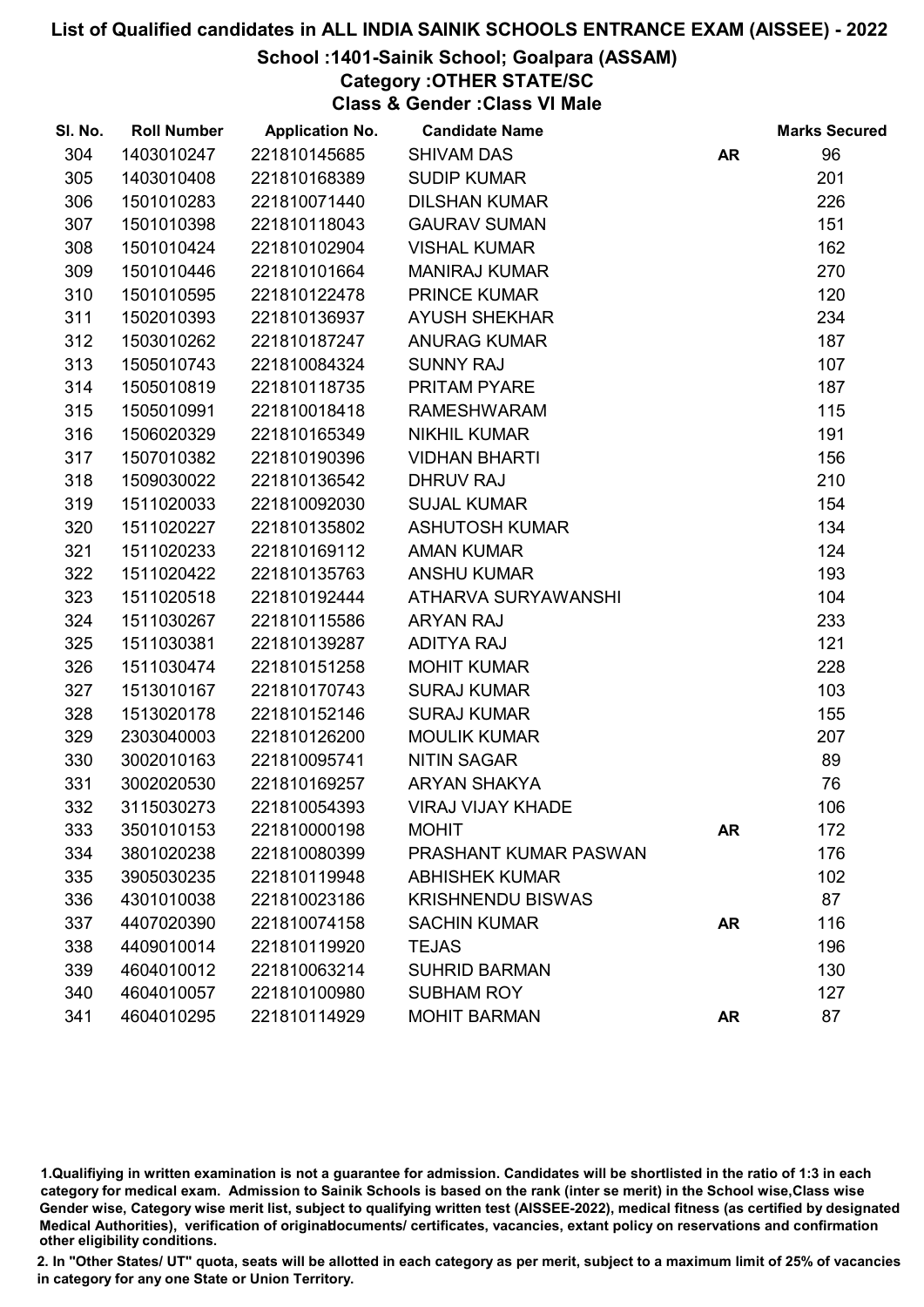#### School :1401-Sainik School; Goalpara (ASSAM)

Category :OTHER STATE/ST

Class & Gender :Class VI Male

| SI. No. | <b>Roll Number</b> | <b>Application No.</b> | <b>Candidate Name</b>         |           | <b>Marks Secured</b> |
|---------|--------------------|------------------------|-------------------------------|-----------|----------------------|
| 342     | 1301010095         | 221810060891           | SANGE DORJEE DUNGLEN          |           | 148                  |
| 343     | 1301010143         | 221810158323           | <b>NINDAM LIGU</b>            |           | 237                  |
| 344     | 1301010239         | 221810133635           | <b>KUMAN NATAM</b>            |           | 154                  |
| 345     | 1301010344         | 221810016737           | DANI OHO                      |           | 189                  |
| 346     | 1301010363         | 221810130777           | ROSVEL BOKAR                  |           | 172                  |
| 347     | 1301010369         | 221810078497           | PEJOM PALE                    |           | 241                  |
| 348     | 1301010396         | 221810161258           | <b>MARGANG RAJA</b>           |           | 115                  |
| 349     | 1302010053         | 221810137522           | <b>MARKE BAGRA</b>            |           | 164                  |
| 350     | 1302010116         | 221810054664           | <b>MIJINJERIN PERME</b>       |           | 210                  |
| 351     | 1401010071         | 221810170443           | <b>SANU MILI</b>              |           | 77                   |
| 352     | 1402010041         | 221810126150           | KAUSHIK NANDON HAJONG         |           | 82                   |
| 353     | 1402010149         | 221810133484           | SWADHIN CHANDRA SOREN         |           | 74                   |
| 354     | 1402010211         | 221810011047           | A. JEETUL RABHA               |           | 192                  |
| 355     | 1403010398         | 221810192084           | <b>ABHISHEK KUMAR</b>         |           | 116                  |
| 356     | 1403010402         | 221810175267           | <b>DEEPSHANKAR MARANDI</b>    |           | 180                  |
| 357     | 1502010249         | 221810104241           | <b>SUDHIR KUMAR</b>           |           | 150                  |
| 358     | 1502010261         | 221810105071           | <b>UMANG RAJ</b>              |           | 149                  |
| 359     | 1511020015         | 221810171310           | <b>RAJA KUMAR</b>             |           | 88                   |
| 360     | 1512010064         | 221810175031           | RAJESH KUMAR MURMU            |           | 229                  |
| 361     | 1512010126         | 221810172833           | <b>DEEPAK HANSDA</b>          |           | 195                  |
| 362     | 1512010127         | 221810116933           | <b>SURAJ KUMAR</b>            |           | 133                  |
| 363     | 1512010207         | 221810103455           | <b>ANUJ KUMAR</b>             |           | 105                  |
| 364     | 3301010009         | 221810114981           | ETHAN MARK MARBANIANG         |           | 95                   |
| 365     | 3301010019         | 221810169345           | TOBEIAN WASHIO D SANGMA       |           | 85                   |
| 366     | 3401010003         | 221810070090           | R. LALREMTLUANGA              |           | 85                   |
| 367     | 3402010035         | 221810157009           | NWKTHAK JAMATIA               | <b>AR</b> | 130                  |
| 368     | 4301010002         | 221810026600           | THELOGIAN DEBBARMA            |           | 135                  |
| 369     | 4301010003         | 221810039700           | <b>RIBENG CHAKMA</b>          |           | 73                   |
| 370     | 4301010008         | 221810003680           | <b>JHANAT CHAKMA</b>          |           | 224                  |
| 371     | 4412020489         | 221810122678           | <b>SHIVAM NARAYAN RAJBHAR</b> |           | 90                   |
| 372     | 4604010284         | 221810015979           | <b>JIGME LAMA</b>             |           | 93                   |

<sup>1.</sup>Qualifiying in written examination is not a guarantee for admission. Candidates will be shortlisted in the ratio of 1:3 in each category for medical exam. Admission to Sainik Schools is based on the rank (inter se merit) in the School wise,Class wise Gender wise, Category wise merit list, subject to qualifying written test (AISSEE-2022), medical fitness (as certified by designated Medical Authorities), verification of originablocuments/ certificates, vacancies, extant policy on reservations and confirmation other eligibility conditions.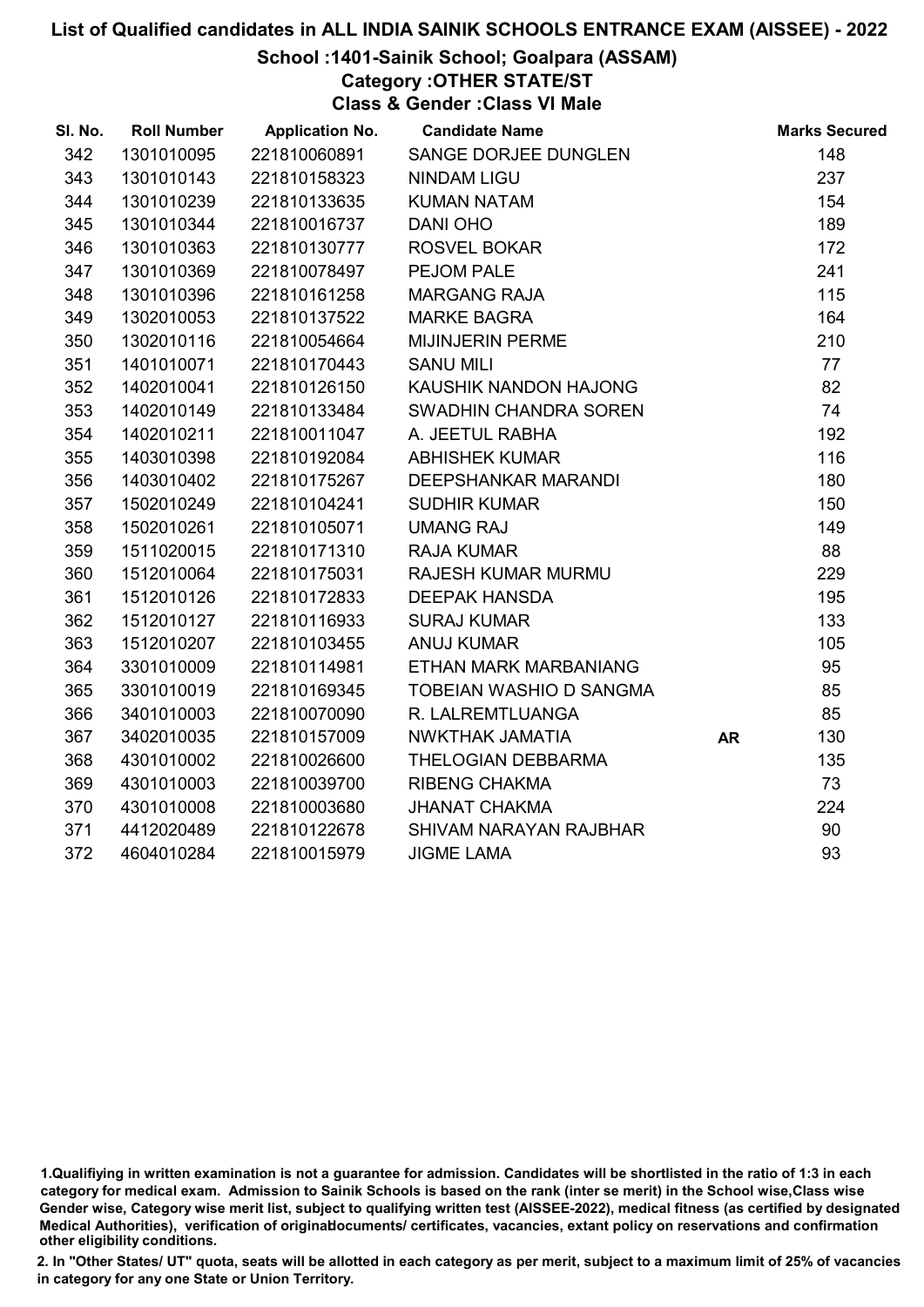### School :1401-Sainik School; Goalpara (ASSAM)

Category :OTHER STATE/OBC

Class & Gender :Class VI Male

| SI. No. | <b>Roll Number</b> | <b>Application No.</b> | <b>Candidate Name</b>     |           | <b>Marks Secured</b> |
|---------|--------------------|------------------------|---------------------------|-----------|----------------------|
| 373     | 1301010151         | 221810067533           | PRADYUMNA SHIL SARMA      |           | 146                  |
| 374     | 1401010172         | 221810089469           | <b>SAHIL KUMAR</b>        |           | 148                  |
| 375     | 1402010072         | 221810098271           | <b>MADHAV KUMAR</b>       |           | 134                  |
| 376     | 1402010117         | 221810177843           | <b>DESHMUKH CHARAN</b>    |           | 151                  |
| 377     | 1402010232         | 221810098368           | <b>MANAV KUMAR</b>        |           | 190                  |
| 378     | 1402010266         | 221810145263           | <b>RAJNISH KUMAR</b>      |           | 127                  |
| 379     | 1402010269         | 221810109997           | <b>AYUSH RAJ</b>          |           | 206                  |
| 380     | 1403010289         | 221810112147           | <b>AYUSH KUMAR</b>        |           | 155                  |
| 381     | 1403010394         | 221810169793           | <b>VIKRAM KUMAR</b>       |           | 167                  |
| 382     | 1403010395         | 221810164344           | ABHISHEK KUMAR            |           | 139                  |
| 383     | 1403010406         | 221810171179           | <b>SUMAN KUMAR</b>        |           | 182                  |
| 384     | 1404010095         | 221810110536           | AYUSH KUMAR YADAV         | <b>AR</b> | 154                  |
| 385     | 1501010311         | 221810118201           | <b>RISHU KUMAR</b>        |           | 197                  |
| 386     | 1501010315         | 221810114611           | <b>MAHESH KUMAR</b>       |           | 240                  |
| 387     | 1501010326         | 221810124041           | <b>KRISHNA KUMAR</b>      |           | 203                  |
| 388     | 1501010328         | 221810136641           | <b>ACHUT ANAND</b>        |           | 224                  |
| 389     | 1501010332         | 221810164651           | <b>RUPESH KUMAR</b>       |           | 238                  |
| 390     | 1501010333         | 221810115851           | <b>ANKIT RAJ</b>          |           | 245                  |
| 391     | 1501010348         | 221810122791           | <b>RAJNISH KUMAR</b>      |           | 144                  |
| 392     | 1501010414         | 221810117373           | <b>NIKHIL ANAND</b>       |           | 253                  |
| 393     | 1501010425         | 221810001214           | <b>SHIVAM KUMAR GUPTA</b> |           | 159                  |
| 394     | 1501010472         | 221810124135           | <b>VIVEK KUMAR</b>        |           | 207                  |
| 395     | 1501010494         | 221810128195           | <b>SHIVAM YADAV</b>       |           | 212                  |
| 396     | 1501010530         | 221810156296           | <b>ADARSH RAJ</b>         |           | 135                  |
| 397     | 1501010566         | 221810122918           | <b>KRISH RAJ</b>          |           | 217                  |
| 398     | 1501010590         | 221810122368           | NISHANT ANAND             |           | 162                  |
| 399     | 1502010145         | 221810048696           | <b>TARUN BIHARI</b>       |           | 143                  |
| 400     | 1502010232         | 221810153390           | <b>SUMAN KUMAR</b>        |           | 260                  |
| 401     | 1502010237         | 221810194011           | HIMANSHU KUMAR SHARMA     |           | 167                  |
| 402     | 1502010337         | 221810027015           | <b>SHIVAM KUMAR</b>       |           | 223                  |
| 403     | 1503010113         | 221810176472           | <b>ROHIT KUMAR</b>        |           | 194                  |
| 404     | 1503020153         | 221810059964           | <b>SHUBHAM RAI</b>        |           | 142                  |
| 405     | 1504010018         | 221810181360           | SUDHYANSHUB BHUSHAN       |           | 187                  |
| 406     | 1504010039         | 221810170530           | <b>SHIVAM KUMAR</b>       |           | 166                  |
| 407     | 1504010042         | 221810166040           | <b>RISHAV RAJ</b>         |           | 181                  |
| 408     | 1504010050         | 221810165660           | <b>HIMANSHU KUMAR</b>     |           | 120                  |
| 409     | 1504010094         | 221810160672           | <b>ASHUTOSH KUMAR</b>     |           | 242                  |
| 410     | 1504010108         | 221810161433           | <b>DEV AASHISH KUMAR</b>  |           | 261                  |
| 411     | 1504010121         | 221810133314           | <b>ABHINAV KUMAR</b>      |           | 205                  |
| 412     | 1504010170         | 221810161046           | <b>SATYAM KUMAR</b>       |           | 256                  |
| 413     | 1504010217         | 221810162428           | <b>SAROJ KUMAR</b>        |           | 198                  |
| 414     | 1504010233         | 221810165398           | <b>SAYAM KUMAR</b>        |           | 255                  |
| 415     | 1504020081         | 221810162724           | <b>LUCKY KUMAR LAKSHY</b> |           | 130                  |

1.Qualifiying in written examination is not a guarantee for admission. Candidates will be shortlisted in the ratio of 1:3 in each category for medical exam. Admission to Sainik Schools is based on the rank (inter se merit) in the School wise,Class wise Gender wise, Category wise merit list, subject to qualifying written test (AISSEE-2022), medical fitness (as certified by designated Medical Authorities), verification of originablocuments/ certificates, vacancies, extant policy on reservations and confirmation other eligibility conditions.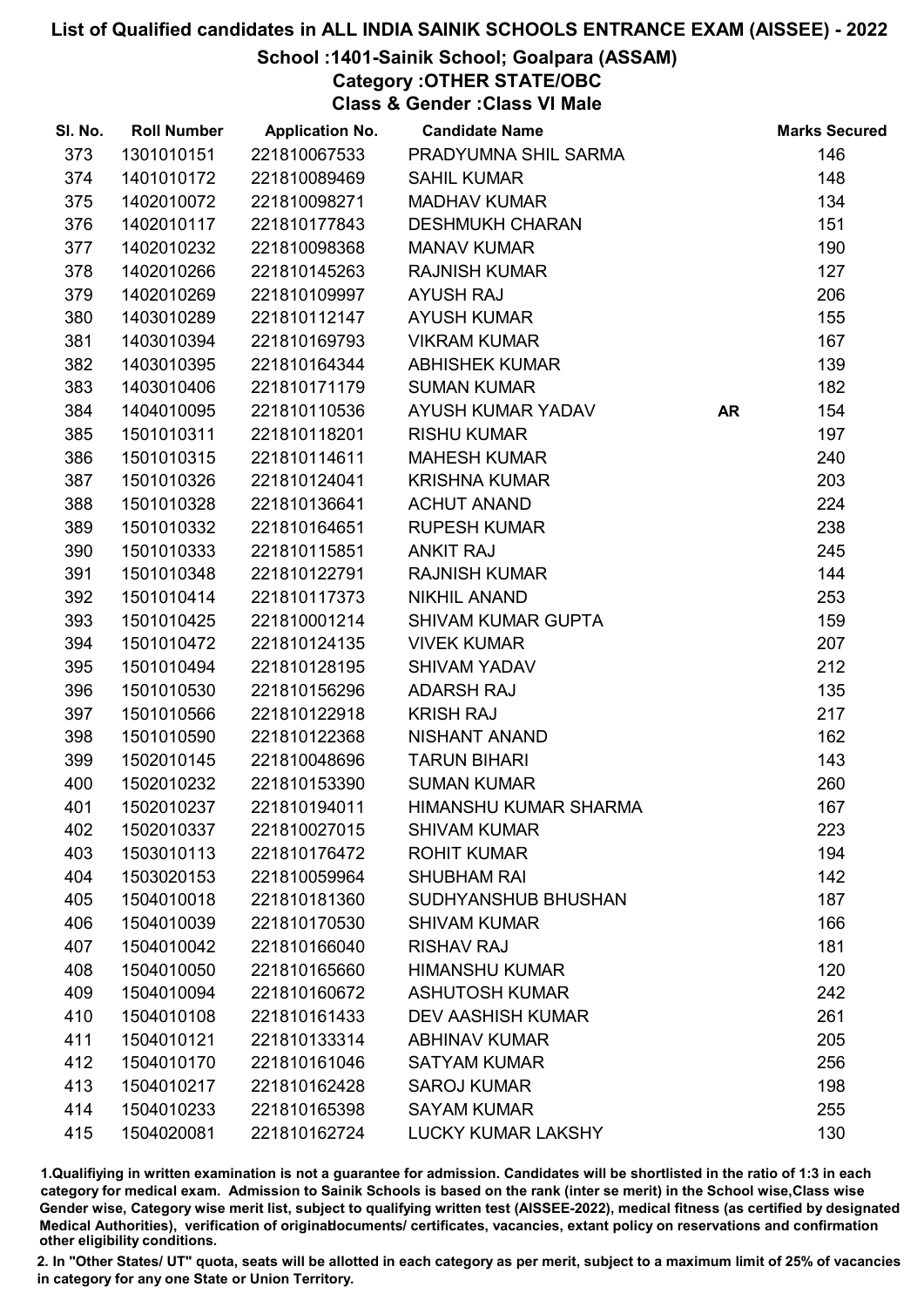### School :1401-Sainik School; Goalpara (ASSAM)

Category :OTHER STATE/OBC

Class & Gender :Class VI Male

| SI. No. | <b>Roll Number</b> | <b>Application No.</b> | <b>Candidate Name</b>     | <b>Marks Secured</b> |
|---------|--------------------|------------------------|---------------------------|----------------------|
| 416     | 1504020148         | 221810171566           | <b>SHIVAM KUMAR</b>       | 137                  |
| 417     | 1504020154         | 221810162296           | <b>MAYANK RAJ</b>         | 236                  |
| 418     | 1505010270         | 221810005165           | PRIYANSHU KUMAR           | 213                  |
| 419     | 1505010454         | 221810171200           | <b>SUNNI RAJ</b>          | 184                  |
| 420     | 1505010507         | 221810061090           | <b>VIKASH KUMAR RAY</b>   | 248                  |
| 421     | 1505010540         | 221810074121           | <b>AKASH NAYAN</b>        | 215                  |
| 422     | 1505010572         | 221810150571           | <b>KAUSHAL KUMAR</b>      | 167                  |
| 423     | 1505010603         | 221810190912           | <b>SHIVNANDAN KUMAR</b>   | 280                  |
| 424     | 1505010673         | 221810190913           | <b>RAJU KUMAR</b>         | 272                  |
| 425     | 1505010700         | 221810074763           | <b>SURAJ KUMAR</b>        | 246                  |
| 426     | 1505010756         | 221810026044           | <b>HARIOM KUMAR NAVIN</b> | 123                  |
| 427     | 1505010926         | 221810148527           | <b>ABHISHEK KUMAR</b>     | 176                  |
| 428     | 1505010977         | 221810161997           | PRATYAKSH RAJ             | 179                  |
| 429     | 1505011075         | 221810075139           | <b>NAITIK KUMAR</b>       | 175                  |
| 430     | 1506010058         | 221810133431           | <b>MOHAMMAD ALISHAN</b>   | 228                  |
| 431     | 1506010063         | 221810067931           | <b>VICKIY GUPTA</b>       | 259                  |
| 432     | 1506010106         | 221810128652           | <b>MANISH KUMAR ARYA</b>  | 235                  |
| 433     | 1506010237         | 221810076205           | <b>VIVEK KUMAR SINGH</b>  | 268                  |
| 434     | 1506020094         | 221810114724           | <b>ARPIT SANJAY</b>       | 271                  |
| 435     | 1507010040         | 221810077161           | <b>ASHISH KUMAR</b>       | 155                  |
| 436     | 1507010301         | 221810192922           | UTKARSH KUMAR             | 126                  |
| 437     | 1507010334         | 221810127354           | <b>SANSKAR BHARTI</b>     | 175                  |
| 438     | 1507010339         | 221810195764           | <b>RITTIK RAJ</b>         | 212                  |
| 439     | 1508010405         | 221810148482           | SUDARSHAN SAKET           | 248                  |
| 440     | 1508010437         | 221810163443           | <b>ALOK KUMAR</b>         | 149                  |
| 441     | 1508010494         | 221810083174           | <b>AMIT KUMAR</b>         | 174                  |
| 442     | 1508010646         | 221810153508           | <b>RAHUL KUMAR</b>        | 245                  |
| 443     | 1509010099         | 221810110532           | <b>ASHU KUMAR</b>         | 169                  |
| 444     | 1509020044         | 221810104530           | <b>PRITAM KUMAR</b>       | 149                  |
| 445     | 1509020180         | 221810108541           | <b>KRISH KUMAR</b>        | 240                  |
| 446     | 1509020394         | 221810145647           | <b>AMAN GUPTA</b>         | 203                  |
| 447     | 1509020443         | 221810124978           | <b>NIKHIL AMAN</b>        | 138                  |
| 448     | 1509030116         | 221810117003           | <b>SHIVAM KUMAR</b>       | 160                  |
| 449     | 1509030399         | 221810123145           | <b>MAHAPRAGYA</b>         | 219                  |
| 450     | 1509040154         | 221810121527           | <b>KESHAV ANAND</b>       | 144                  |
| 451     | 1510030174         | 221810032436           | <b>VICKY KUMAR</b>        | 197                  |
| 452     | 1511020037         | 221810124230           | <b>ABHIMANYU KUMAR</b>    | 219                  |
| 453     | 1511020048         | 221810152840           | NARAYAN JEE KUMAR         | 200                  |
| 454     | 1511020123         | 221810116311           | <b>AYAN ANSARI</b>        | 178                  |
| 455     | 1511020246         | 221810153322           | <b>RAHUL KUMAR</b>        | 205                  |
| 456     | 1511020265         | 221810070442           | <b>ANKIT KUMAR</b>        | 158                  |
| 457     | 1511020276         | 221810086062           | AKHILESH KUMAR SHARAN     | 237                  |
| 458     | 1511020360         | 221810119923           | <b>ANMOL RANJAN</b>       | 177                  |

1.Qualifiying in written examination is not a guarantee for admission. Candidates will be shortlisted in the ratio of 1:3 in each category for medical exam. Admission to Sainik Schools is based on the rank (inter se merit) in the School wise,Class wise Gender wise, Category wise merit list, subject to qualifying written test (AISSEE-2022), medical fitness (as certified by designated Medical Authorities), verification of originablocuments/ certificates, vacancies, extant policy on reservations and confirmation other eligibility conditions.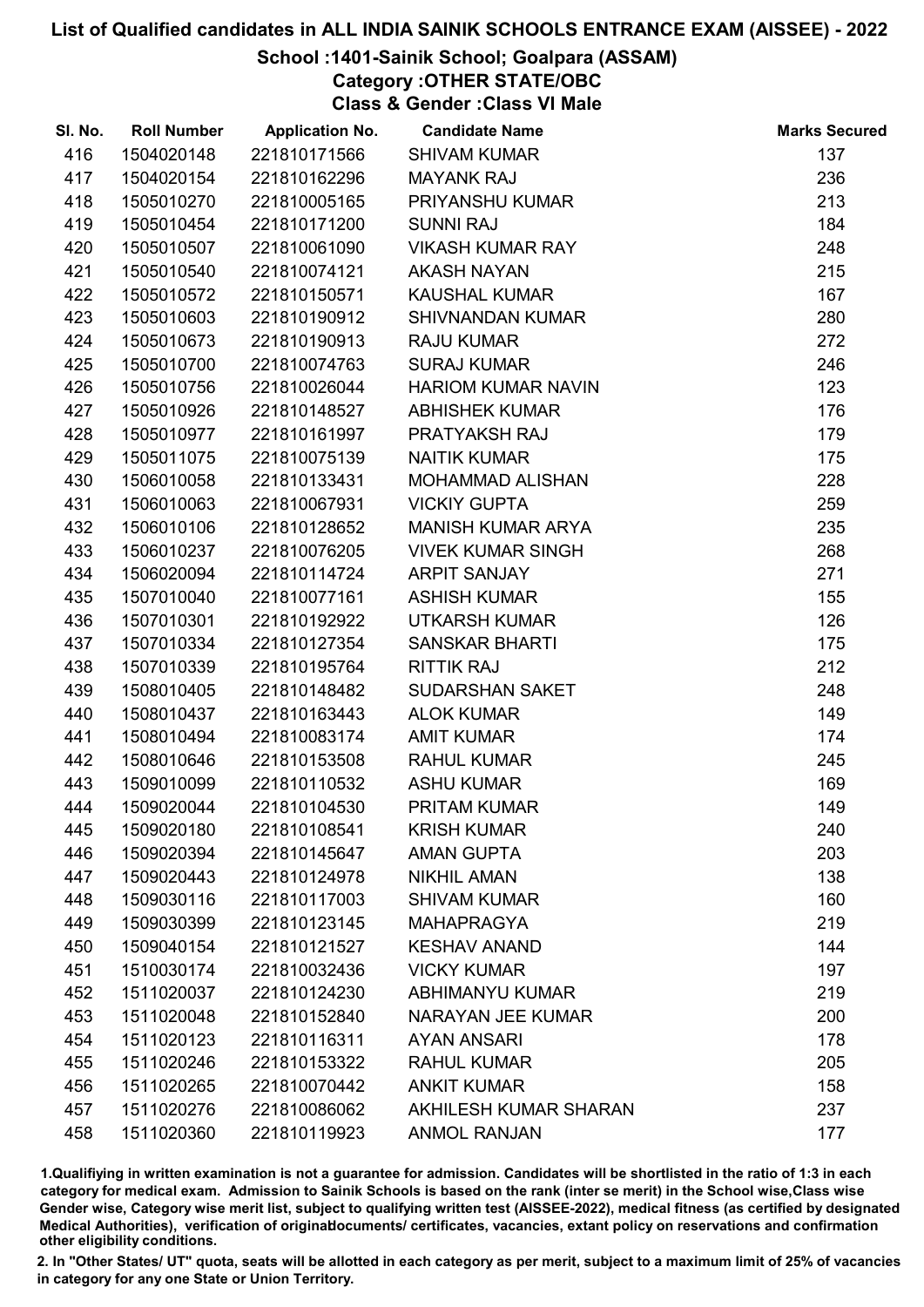### School :1401-Sainik School; Goalpara (ASSAM)

Category :OTHER STATE/OBC

Class & Gender :Class VI Male

| SI. No. | <b>Roll Number</b> | <b>Application No.</b> | <b>Candidate Name</b>      |           | <b>Marks Secured</b> |
|---------|--------------------|------------------------|----------------------------|-----------|----------------------|
| 459     | 1511020398         | 221810067253           | <b>ADITYA RAJ</b>          |           | 259                  |
| 460     | 1511020426         | 221810060073           | YASH RAJ                   |           | 245                  |
| 461     | 1511020469         | 221810135304           | <b>ARYAN KUMAR</b>         |           | 184                  |
| 462     | 1511020551         | 221810151864           | <b>ANKIT KUMAR</b>         |           | 121                  |
| 463     | 1511040331         | 221810071668           | <b>RANJEET KUMAR</b>       |           | 254                  |
| 464     | 1511040358         | 221810090988           | <b>HIMANSHU RAJ</b>        |           | 206                  |
| 465     | 1511040365         | 221810191698           | <b>RAJNISH KUMAR RAY</b>   |           | 126                  |
| 466     | 1511040445         | 221810164269           | PRITAM KUMAR               |           | 140                  |
| 467     | 1511050067         | 221810051852           | <b>SHRESTA KUMAR</b>       |           | 220                  |
| 468     | 1511050266         | 221810165493           | PREET RAJ                  |           | 204                  |
| 469     | 1512010029         | 221810172400           | <b>GAJANAND KUMAR</b>      |           | 183                  |
| 470     | 1512010073         | 221810171851           | <b>BHAWANI PRATAP</b>      |           | 240                  |
| 471     | 1512010103         | 221810152252           | <b>HIMESH RAJ</b>          |           | 249                  |
| 472     | 1512010150         | 221810124993           | AAYUSH KUMAR               |           | 243                  |
| 473     | 1512010182         | 221810151994           | <b>MD MIRAJ ALAM</b>       |           | 157                  |
| 474     | 1512020042         | 221810134882           | <b>ANIMESH KUMAR</b>       |           | 278                  |
| 475     | 1512020097         | 221810066894           | <b>KRISHNA KUNAL</b>       |           | 228                  |
| 476     | 1512020174         | 221810074367           | <b>SURAJ KUMAR</b>         |           | 219                  |
| 477     | 1512020239         | 221810035399           | <b>SAKSHAM RAJ</b>         |           | 161                  |
| 478     | 1513010188         | 221810114873           | PRIYANSHU KUMAR            |           | 215                  |
| 479     | 1513020016         | 221810143790           | MOHAMMAD MAZAHAR           |           | 277                  |
| 480     | 1513020108         | 221810182966           | <b>ANUJ KUMAR</b>          |           | 214                  |
| 481     | 1513020204         | 221810172127           | <b>ADITYA RAJ</b>          |           | 146                  |
| 482     | 1513020264         | 221810082209           | <b>DIWAKAR YADAV</b>       | <b>AR</b> | 201                  |
| 483     | 1702010042         | 221810088260           | PIYUSH YADAV               |           | 208                  |
| 484     | 1702010153         | 221810080183           | <b>VIJAY SHANKAR SINGH</b> |           | 128                  |
| 485     | 2001050456         | 221810068764           | <b>VISHU NAGAR</b>         |           | 171                  |
| 486     | 2001060299         | 221810048167           | <b>ABHISHEK KUMAR</b>      |           | 170                  |
| 487     | 3002020141         | 221810050004           | <b>SAGAR DHAKAD</b>        |           | 174                  |
| 488     | 3002030689         | 221810135079           | <b>SHIVAM</b>              |           | 189                  |
| 489     | 3901010076         | 221810034641           | <b>RAVINDRA</b>            |           | 201                  |
| 490     | 3901010147         | 221810120082           | <b>ASHVIN KALAS</b>        |           | 172                  |
| 491     | 3901020278         | 221810056347           | <b>ANKIT BOHRAN</b>        |           | 187                  |
| 492     | 3901020364         | 221810021509           | <b>HIMANSHU</b>            |           | 153                  |
| 493     | 3902010151         | 221810186710           | <b>RITESH</b>              |           | 156                  |
| 494     | 3904040457         | 221810120754           | <b>ABHIRAJ</b>             |           | 240                  |
| 495     | 3904040493         | 221810015384           | PRITHAVIRAJ                |           | 228                  |
| 496     | 3904040657         | 221810075416           | NARENDRA PRATAP            |           | 178                  |
| 497     | 3905020001         | 221810044602           | <b>MANOJ GURJAR</b>        |           | 177                  |
| 498     | 3905020530         | 221810040126           | <b>DHEERENDRA DHAKAR</b>   |           | 183                  |
| 499     | 3905030042         | 221810104407           | <b>SHIVRAJ DHAKAR</b>      |           | 224                  |
| 500     | 3905040268         | 221810153103           | <b>MOHIT KUMAR</b>         |           | 203                  |
| 501     | 4301010049         | 221810122289           | ADITYANANDAN SINHA         |           | 199                  |

1.Qualifiying in written examination is not a guarantee for admission. Candidates will be shortlisted in the ratio of 1:3 in each category for medical exam. Admission to Sainik Schools is based on the rank (inter se merit) in the School wise,Class wise Gender wise, Category wise merit list, subject to qualifying written test (AISSEE-2022), medical fitness (as certified by designated Medical Authorities), verification of originablocuments/ certificates, vacancies, extant policy on reservations and confirmation other eligibility conditions.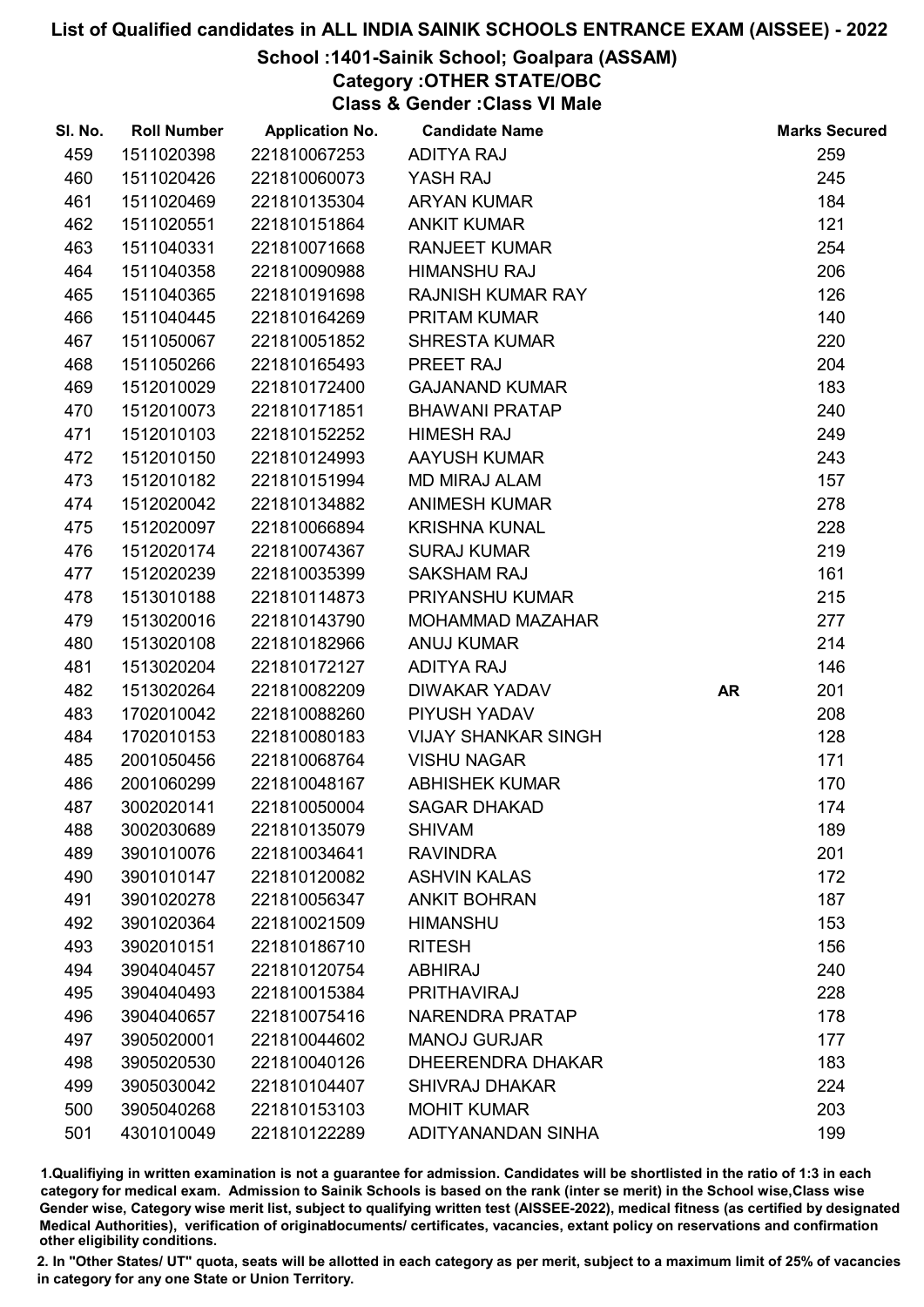### School :1401-Sainik School; Goalpara (ASSAM)

Category :OTHER STATE/OBC

Class & Gender :Class VI Male

| SI. No. | <b>Roll Number</b> | <b>Application No.</b> | <b>Candidate Name</b>  | <b>Marks Secured</b> |
|---------|--------------------|------------------------|------------------------|----------------------|
| 502     | 4401010099         | 221810160390           | <b>SAGAR</b>           | 163                  |
| 503     | 4401010124         | 221810158221           | <b>SURAJ</b>           | 174                  |
| 504     | 4401020329         | 221810128635           | <b>ANSHUL</b>          | 180                  |
| 505     | 4401020385         | 221810087995           | <b>BADAL SINGH</b>     | 168                  |
| 506     | 4401020530         | 221810148077           | LALIT                  | 158                  |
| 507     | 4401020540         | 221810173687           | <b>VIVEK SINGH</b>     | 188                  |
| 508     | 4405010041         | 221810160280           | RUDRA YADAV            | 121                  |
| 509     | 4405010146         | 221810110872           | ABHINAV YADAV          | 173                  |
| 510     | 4405010358         | 221810061866           | AJAY PRATAP            | 180                  |
| 511     | 4405020204         | 221810108627           | KAPISH KUMAR SINGH     | 196                  |
| 512     | 4406010011         | 221810157020           | YUVRAJ YADAV           | 186                  |
| 513     | 4406010024         | 221810152740           | <b>PRASHANT KUMAR</b>  | 194                  |
| 514     | 4406010223         | 221810163194           | <b>PRIYANSHU PATEL</b> | 192                  |
| 515     | 4406010258         | 221810158275           | ANKIT KUMAR            | 153                  |
| 516     | 4406010299         | 221810162466           | AYUSH GANGWAR          | 195                  |
| 517     | 4406020390         | 221810152497           | ARJESH KUMAR           | 241                  |
| 518     | 4406030351         | 221810085958           | <b>SHIVAM KUMAR</b>    | 206                  |

<sup>1.</sup>Qualifiying in written examination is not a guarantee for admission. Candidates will be shortlisted in the ratio of 1:3 in each category for medical exam. Admission to Sainik Schools is based on the rank (inter se merit) in the School wise,Class wise Gender wise, Category wise merit list, subject to qualifying written test (AISSEE-2022), medical fitness (as certified by designated Medical Authorities), verification of originablocuments/ certificates, vacancies, extant policy on reservations and confirmation other eligibility conditions.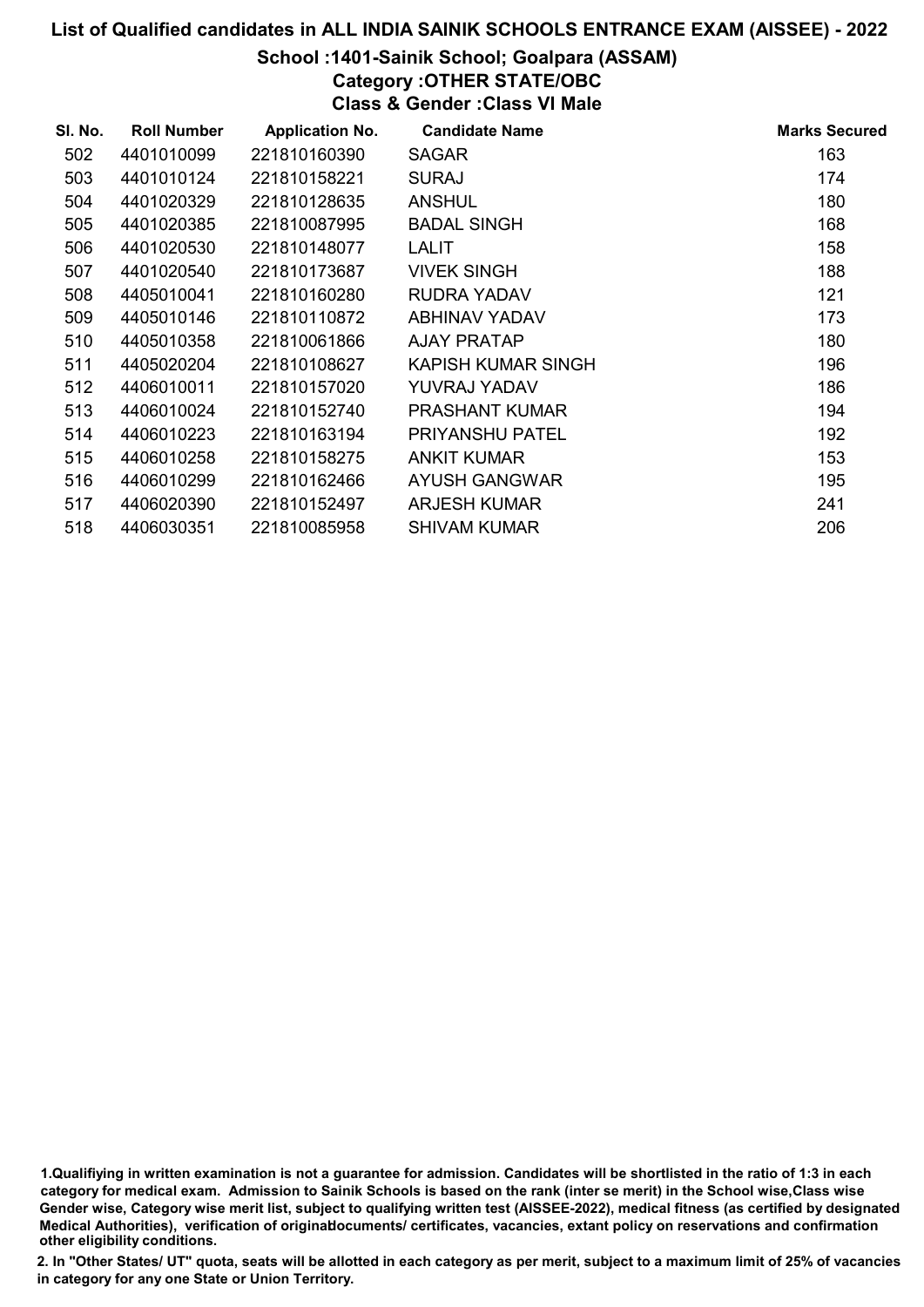### School :1401-Sainik School; Goalpara (ASSAM)

Category :OTHER STATE/DEF

Class & Gender :Class VI Male

| SI. No. | <b>Roll Number</b> | <b>Application No.</b> | <b>Candidate Name</b>      |           | <b>Marks Secured</b> |
|---------|--------------------|------------------------|----------------------------|-----------|----------------------|
| 519     | 1403010140         | 221810029162           | <b>MANJIT KUMAR</b>        |           | 177                  |
| 520     | 1404010011         | 221810113500           | ADITYA RAJ                 | <b>AR</b> | 149                  |
| 521     | 1404010118         | 221810017767           | <b>SHIVAM KUMAR SHARMA</b> |           | 220                  |
| 522     | 1501010055         | 221810128802           | <b>ABHINAV KUMAR</b>       |           | 165                  |
| 523     | 1501010107         | 221810000614           | <b>ONAM KUMAR</b>          |           | 128                  |
| 524     | 1501010294         | 221810070570           | <b>DIPANSHU KUMAR</b>      |           | 231                  |
| 525     | 1503020312         | 221810123348           | <b>MOHIT BHARDWAJ</b>      |           | 123                  |
| 526     | 1504020147         | 221810011466           | <b>SANSKAR KUMAR</b>       |           | 228                  |
| 527     | 1505010155         | 221810078823           | KUNAL KUMAR GUPTA          |           | 228                  |
| 528     | 1509030241         | 221810113993           | <b>AMAN KUMAR</b>          |           | 195                  |
| 529     | 1509040199         | 221810041567           | <b>YASH</b>                |           | 210                  |
| 530     | 1511020008         | 221810120700           | <b>ADITYA KUMAR</b>        |           | 210                  |
| 531     | 1511020312         | 221810115882           | <b>RISHAB RANJAN</b>       |           | 126                  |
| 532     | 1511060062         | 221810022565           | <b>SACHIDANAND PANDEY</b>  |           | 202                  |
| 533     | 1511070131         | 221810050419           | <b>AYUSH KUMAR</b>         |           | 204                  |
| 534     | 1512020078         | 221810134324           | <b>NAKSH KUMAR</b>         |           | 214                  |
| 535     | 1512020223         | 221810072829           | <b>AMITABH RANJAN</b>      |           | 131                  |
| 536     | 3002010301         | 221810117852           | <b>AKASH SINGH GURJAR</b>  |           | 143                  |
| 537     | 3002020192         | 221810058844           | <b>ROHAN SINGH</b>         |           | 183                  |
| 538     | 3114030147         | 221810156906           | <b>SOUMIK BISWAS</b>       |           | 155                  |
| 539     | 3901020264         | 221810047717           | SAURAV SINGH               |           | 269                  |
| 540     | 3901020320         | 221810032138           | <b>SAMEER MIYAN</b>        |           | 196                  |
| 541     | 3902010150         | 221810180100           | <b>JAYANT RATHORE</b>      |           | 167                  |
| 542     | 3904040869         | 221810076467           | ARJUN PRATAP SINGH         |           | 208                  |
| 543     | 3905010200         | 221810046051           | PRIYANSHU SINGH            |           | 168                  |
| 544     | 3905010224         | 221810059171           | AARYAN SINGH               |           | 123                  |
| 545     | 3905020189         | 221810019533           | <b>ADARSH TIWARI</b>       |           | 153                  |
| 546     | 3905030345         | 221810044239           | <b>DEV RAJ</b>             |           | 150                  |
| 547     | 3905030420         | 221810067089           | <b>SUSHANT KUMAR</b>       |           | 133                  |
| 548     | 3905040269         | 221810097203           | <b>AKSHAT GIRI</b>         |           | 196                  |
| 549     | 3905050059         | 221810102854           | <b>ADITYA KUMAR</b>        |           | 165                  |
| 550     | 3905050253         | 221810127907           | <b>AYUSH YADAV</b>         |           | 171                  |
| 551     | 3905060098         | 221810097588           | <b>RUDRA PRATAP SINGH</b>  |           | 223                  |
| 552     | 4401030109         | 221810008121           | <b>PAVITRA SINGH</b>       |           | 230                  |
| 553     | 4401040407         | 221810052239           | <b>ATUL SINGH</b>          |           | 141                  |
| 554     | 4410020329         | 221810061923           | <b>VIJAY KUMAR</b>         |           | 178                  |
| 555     | 4410030009         | 221810071894           | RAGHAVENDRA PRATAP SINGH   |           | 233                  |
| 556     | 4502020077         | 221810041460           | PRAKASH SINGH              |           | 153                  |
| 557     | 4604010209         | 221810011336           | <b>LUCKY</b>               |           | 219                  |
| 558     | 4604010255         | 221810183148           | <b>SAMEER KUMAR.</b>       |           | 159                  |

1.Qualifiying in written examination is not a guarantee for admission. Candidates will be shortlisted in the ratio of 1:3 in each category for medical exam. Admission to Sainik Schools is based on the rank (inter se merit) in the School wise,Class wise Gender wise, Category wise merit list, subject to qualifying written test (AISSEE-2022), medical fitness (as certified by designated Medical Authorities), verification of originablocuments/ certificates, vacancies, extant policy on reservations and confirmation other eligibility conditions.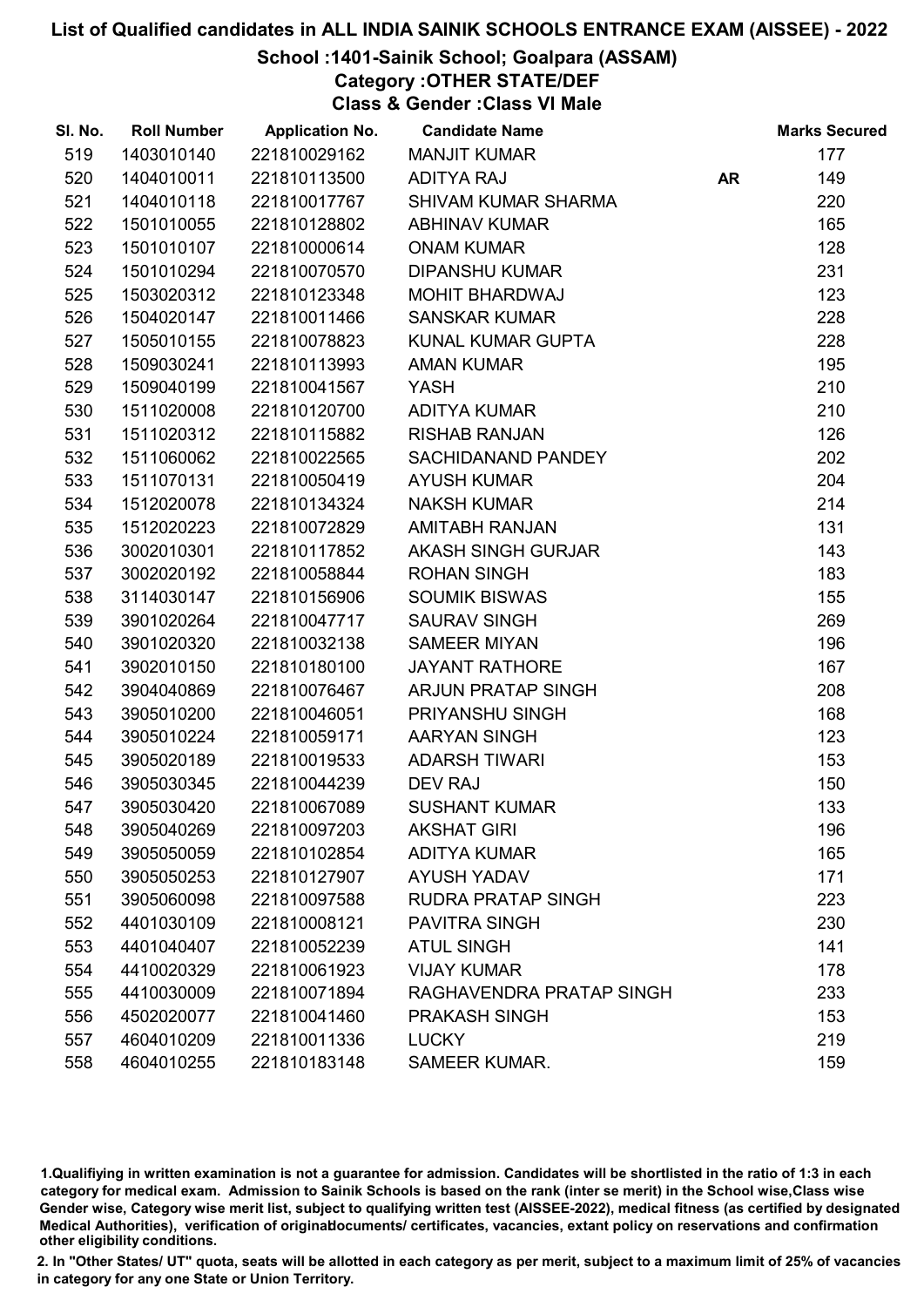### School :1401-Sainik School; Goalpara (ASSAM)

Category :OTHER STATE/GEN

Class & Gender :Class VI Male

| SI. No. | <b>Roll Number</b> | <b>Application No.</b> | <b>Candidate Name</b>          |           | <b>Marks Secured</b> |
|---------|--------------------|------------------------|--------------------------------|-----------|----------------------|
| 559     | 1401010023         | 221810085810           | <b>PRANAY MUKESH</b>           |           | 204                  |
| 560     | 1401010143         | 221810119247           | <b>TRIDEEP SENABOIYA DEORI</b> |           | 131                  |
| 561     | 1402010178         | 221810058606           | <b>DEBARGHA SARKAR</b>         |           | 250                  |
| 562     | 1402010181         | 221810004726           | <b>ISHAN SHEIKH</b>            |           | 123                  |
| 563     | 1402010200         | 221810011607           | REHAN FAZAL ISLAM              | <b>AR</b> | 129                  |
| 564     | 1403010082         | 221810003131           | SAHARSH KUMAR JHA              |           | 201                  |
| 565     | 1403010089         | 221810012841           | <b>AKARSH KUMAR</b>            |           | 244                  |
| 566     | 1403010121         | 221810122722           | <b>JANARDHAN YUMNAM</b>        |           | 120                  |
| 567     | 1403010207         | 221810124564           | PALAKONDA VIKYATH SAI REDDY    |           | 206                  |
| 568     | 1403010222         | 221810025915           | <b>SHASHINATH MISHRA</b>       |           | 142                  |
| 569     | 1403010234         | 221810196645           | <b>ASWIN CHOUDHARY</b>         |           | 121                  |
| 570     | 1403010374         | 221810083479           | <b>KARAN</b>                   |           | 171                  |
| 571     | 1403010391         | 221810174442           | <b>SHUBHAM KUMAR</b>           |           | 222                  |
| 572     | 1403010397         | 221810162964           | <b>SURYABHUSHAN KUMAR</b>      |           | 199                  |
| 573     | 1403010399         | 221810177694           | <b>RANJEET KUMAR</b>           |           | 169                  |
| 574     | 1403010403         | 221810173187           | <b>ANANDVARDHAN</b>            |           | 159                  |
| 575     | 1403010405         | 221810173959           | <b>ARAV KUMAR</b>              |           | 202                  |
| 576     | 1404010057         | 221810105353           | <b>ANKIT KUMAR</b>             | <b>AR</b> | 142                  |
| 577     | 1501010321         | 221810155921           | <b>SARJAN KUMAR</b>            |           | 221                  |
| 578     | 1501010404         | 221810138153           | <b>ADITYA</b>                  |           | 261                  |
| 579     | 1501010422         | 221810087304           | <b>BARUN KUMAR SINGH</b>       |           | 180                  |
| 580     | 1501010436         | 221810123144           | <b>AYUSH MISHRA</b>            |           | 215                  |
| 581     | 1501010524         | 221810123976           | <b>ANSHU MISHRA</b>            |           | 267                  |
| 582     | 1503020285         | 221810118377           | <b>AMOGH SINGH GARG</b>        |           | 206                  |
| 583     | 1504010040         | 221810183630           | <b>ANSHU KUMAR</b>             |           | 176                  |
| 584     | 1504010143         | 221810119394           | <b>SAHIL KUMAR</b>             |           | 212                  |
| 585     | 1504020042         | 221810086413           | <b>SAKSHAM KUMAR</b>           |           | 166                  |
| 586     | 1504020113         | 221810111045           | <b>AYUSH RAJ</b>               |           | 180                  |
| 587     | 1504020129         | 221810171006           | <b>ABHINAV ANAND</b>           |           | 145                  |
| 588     | 1504020146         | 221810176366           | <b>SATYAM KUMAR</b>            |           | 236                  |
| 589     | 1504020211         | 221810100888           | <b>ANMOL KUMAR</b>             |           | 121                  |
| 590     | 1504020232         | 221810169679           | <b>ARYAN KESHAV</b>            |           | 179                  |
| 591     | 1505010504         | 221810146080           | <b>ADESH RAJ</b>               |           | 268                  |
| 592     | 1505010651         | 221810173182           | <b>LOVE KUMAR</b>              |           | 125                  |
| 593     | 1505010659         | 221810016882           | <b>ARYAN SINGH CHAUHAN</b>     |           | 244                  |
| 594     | 1505010891         | 221810083086           | <b>LAVKUSH KUMAR</b>           |           | 197                  |
| 595     | 1505011093         | 221810174379           | <b>MANKHUSH KUMAR</b>          |           | 246                  |
| 596     | 1506010101         | 221810164242           | <b>ADITYA RANJAN</b>           |           | 256                  |
| 597     | 1506010298         | 221810166816           | <b>HARISH KUMAR SINGH</b>      |           | 258                  |
| 598     | 1507010133         | 221810196684           | <b>KASHYAV KUMAR</b>           |           | 215                  |
| 599     | 1507010267         | 221810171430           | <b>PREM KUMAR</b>              |           | 197                  |
| 600     | 1509020058         | 221810162940           | <b>SHANI KUMAR</b>             |           | 253                  |
| 601     | 1509020068         | 221810164650           | <b>MANAS</b>                   |           | 205                  |

1.Qualifiying in written examination is not a guarantee for admission. Candidates will be shortlisted in the ratio of 1:3 in each category for medical exam. Admission to Sainik Schools is based on the rank (inter se merit) in the School wise,Class wise Gender wise, Category wise merit list, subject to qualifying written test (AISSEE-2022), medical fitness (as certified by designated Medical Authorities), verification of originablocuments/ certificates, vacancies, extant policy on reservations and confirmation other eligibility conditions.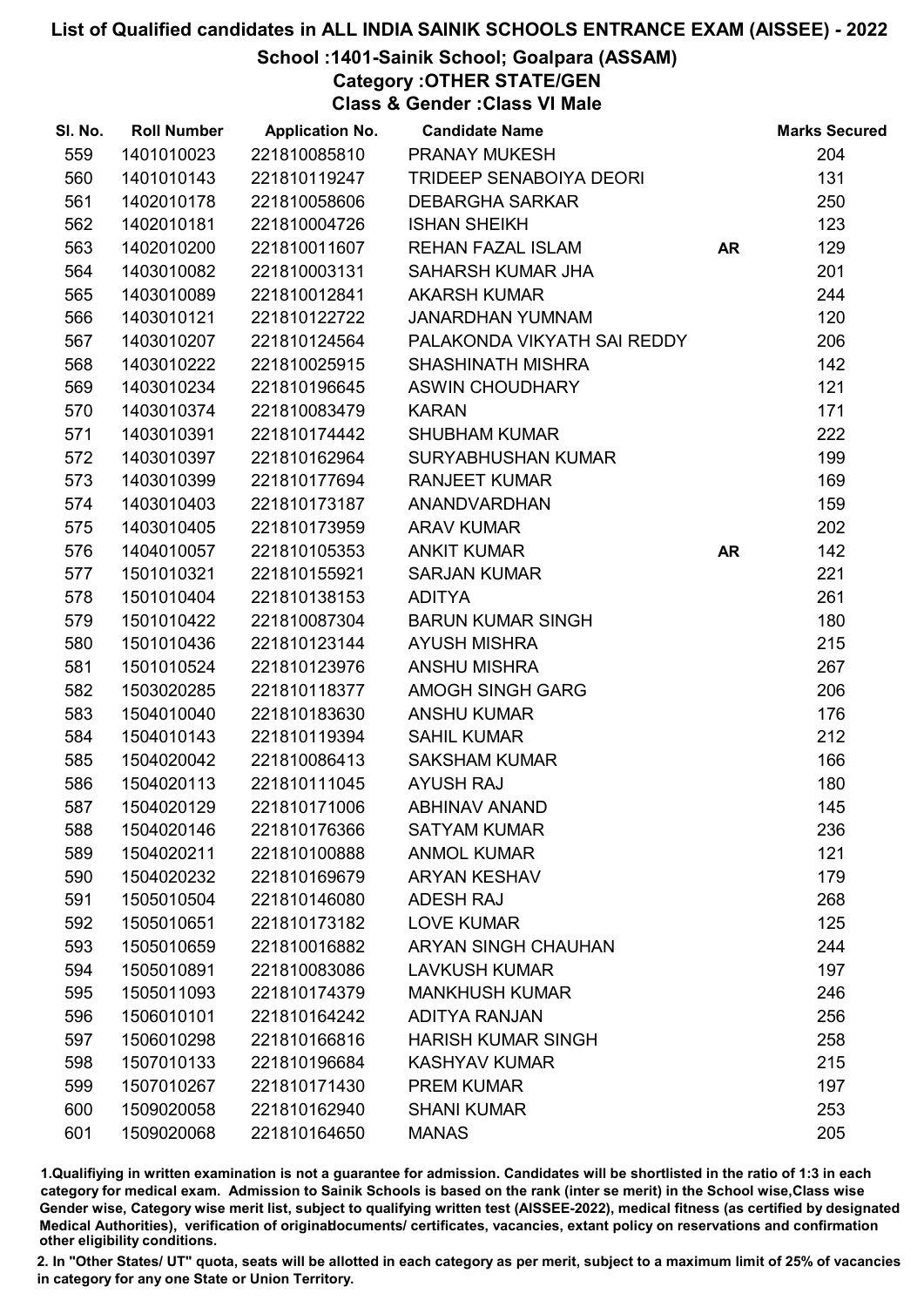### School :1401-Sainik School; Goalpara (ASSAM)

Category :OTHER STATE/GEN

Class & Gender :Class VI Male

| SI. No. | <b>Roll Number</b> | <b>Application No.</b> | <b>Candidate Name</b>          |           | <b>Marks Secured</b> |
|---------|--------------------|------------------------|--------------------------------|-----------|----------------------|
| 602     | 1509020230         | 221810112081           | <b>ABHINAV KUMAR</b>           |           | 222                  |
| 603     | 1509030158         | 221810162133           | <b>RAVI KUMAR</b>              |           | 190                  |
| 604     | 1509040012         | 221810144026           | <b>ASHISH KUMAR</b>            |           | 203                  |
| 605     | 1509040166         | 221810161537           | PARTH BHARADWAJ                |           | 130                  |
| 606     | 1510020195         | 221810148806           | ABHIGYAN KUMAR TRIPATHI        |           | 136                  |
| 607     | 1511020076         | 221810167170           | <b>DHARMNATH SINGH</b>         |           | 213                  |
| 608     | 1511020212         | 221810147691           | <b>ADARSH KUMAR</b>            |           | 153                  |
| 609     | 1511020226         | 221810134802           | <b>SATBIR SINGH</b>            |           | 243                  |
| 610     | 1511020247         | 221810133422           | <b>LAV PANDIT</b>              |           | 238                  |
| 611     | 1511020269         | 221810187352           | <b>ANAND RAJ</b>               |           | 202                  |
| 612     | 1511020390         | 221810083743           | PRINCE KUMAR                   |           | 154                  |
| 613     | 1511030026         | 221810117494           | <b>ABISHEK SINGH</b>           |           | 229                  |
| 614     | 1511040230         | 221810020641           | <b>SUDHANSHU KUMAR</b>         |           | 159                  |
| 615     | 1511040432         | 221810069849           | <b>PREM KUMAR</b>              |           | 128                  |
| 616     | 1511050399         | 221810159474           | <b>ADARSH GAUTAM</b>           |           | 162                  |
| 617     | 1511070060         | 221810051468           | <b>SHUBHAM KUMAR</b>           |           | 213                  |
| 618     | 1512010011         | 221810120240           | <b>HARSH RAJ</b>               |           | 190                  |
| 619     | 1512010277         | 221810119867           | <b>SURYA PRAKASH</b>           |           | 238                  |
| 620     | 1512020047         | 221810160603           | <b>AAYUSH KUMAR</b>            |           | 159                  |
| 621     | 1512020057         | 221810161843           | <b>SWARIT MISHRA</b>           |           | 209                  |
| 622     | 1512020058         | 221810130053           | SHASHWAT SHIVAM                |           | 261                  |
| 623     | 1512020120         | 221810179065           | <b>SHOAIB ALI</b>              |           | 194                  |
| 624     | 1512020143         | 221810178726           | <b>PRAKHAR RAJ</b>             |           | 199                  |
| 625     | 1512020169         | 221810179347           | <b>RAJ HANSH</b>               |           | 214                  |
| 626     | 1512020196         | 221810157638           | <b>ARNAV JAISWAL</b>           |           | 145                  |
| 627     | 1513020254         | 221810152678           | <b>ARYAN TIWARI</b>            |           | 230                  |
| 628     | 2304020242         | 221810177683           | <b>LOKESH</b>                  |           | 128                  |
| 629     | 3002020440         | 221810017566           | <b>BHANU PRATAP SINGH</b>      |           | 191                  |
| 630     | 3002020494         | 221810118617           | YASH PRATAP SINGH BHADORIYA    |           | 150                  |
| 631     | 3002030627         | 221810149819           | <b>ABHAY SINGH TOMAR</b>       |           | 152                  |
| 632     | 3114020055         | 221810145160           | <b>RANDIVE ARJUN ANANT</b>     |           | 124                  |
| 633     | 3116020245         | 221810080819           | <b>DIGVIJAY SANDIP SHEDAGE</b> |           | 206                  |
| 634     | 3301010008         | 221810015961           | <b>ARMAANDEEP SINGH CHEEMA</b> | <b>AR</b> | 171                  |
| 635     | 3301010024         | 221810045167           | <b>DEV VERMA</b>               |           | 177                  |
| 636     | 3301010030         | 221810078359           | <b>SUJAL THAKUR</b>            | <b>AR</b> | 167                  |
| 637     | 3901020291         | 221810073367           | <b>RAUNAK RAJ</b>              |           | 214                  |
| 638     | 3904020387         | 221810121234           | <b>SHIVAM SINSINWAR</b>        |           | 172                  |
| 639     | 3904030173         | 221810124956           | <b>VANSH FAUJDAR</b>           |           | 225                  |
| 640     | 3904040268         | 221810007413           | <b>GOURAV KUMAR</b>            |           | 121                  |
| 641     | 3905030137         | 221810140087           | <b>DEV SHARMA</b>              |           | 157                  |
| 642     | 3905050235         | 221810097186           | <b>ANANT KUMAR</b>             |           | 236                  |
| 643     | 3905050269         | 221810124027           | <b>NAITIK JADAON</b>           |           | 187                  |
| 644     | 4001010003         | 221810011481           | <b>ARUSH PRADHAN</b>           | <b>AR</b> | 177                  |

1.Qualifiying in written examination is not a guarantee for admission. Candidates will be shortlisted in the ratio of 1:3 in each category for medical exam. Admission to Sainik Schools is based on the rank (inter se merit) in the School wise,Class wise Gender wise, Category wise merit list, subject to qualifying written test (AISSEE-2022), medical fitness (as certified by designated Medical Authorities), verification of originablocuments/ certificates, vacancies, extant policy on reservations and confirmation other eligibility conditions.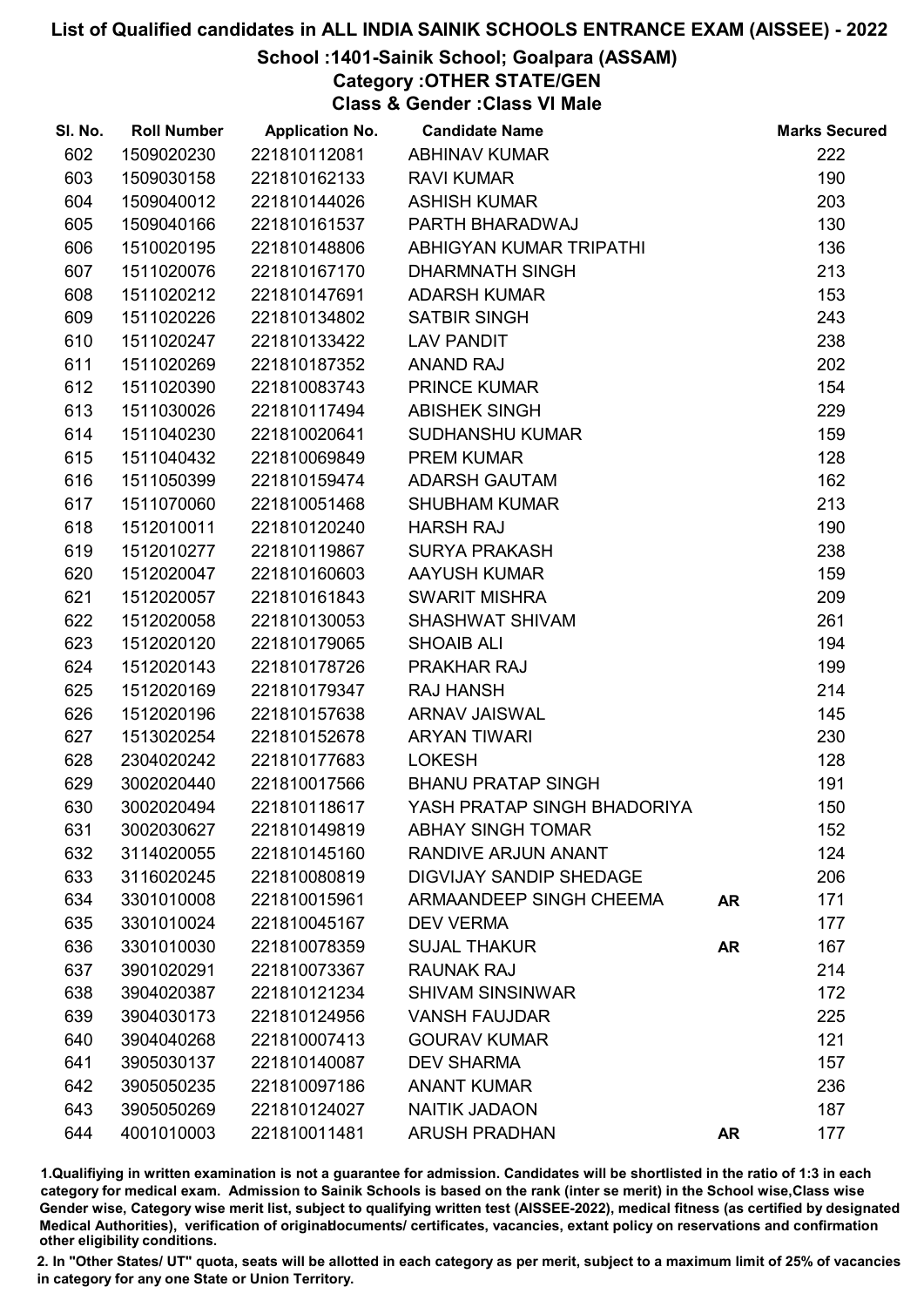### School :1401-Sainik School; Goalpara (ASSAM)

Category :OTHER STATE/GEN

Class & Gender :Class VI Male

| SI. No. | <b>Roll Number</b> | <b>Application No.</b> | <b>Candidate Name</b>  | <b>Marks Secured</b> |
|---------|--------------------|------------------------|------------------------|----------------------|
| 645     | 4301010016         | 221810014961           | SOHAM CHAKRABORTY      | 197                  |
| 646     | 4301010050         | 221810086489           | DAIPAYAN SHIL          | 149                  |
| 647     | 4401020588         | 221810087728           | <b>ARPIT SINGH</b>     | 226                  |
| 648     | 4401030238         | 221810002752           | <b>TARUN CHAUDHARY</b> | 191                  |
| 649     | 4405020300         | 221810025498           | <b>PRINCE KUMAR</b>    | 183                  |
| 650     | 4406020439         | 221810159129           | ABHAY SINGH            | 167                  |
| 651     | 4407020134         | 221810044962           | SHASHANK MISHRA        | 219                  |
| 652     | 4409010195         | 221810044473           | <b>DEVESH KUMAR</b>    | 235                  |
| 653     | 4604010184         | 221810165955           | <b>ANMOL PRADHAN</b>   | 127                  |
| 654     | 4604010281         | 221810022069           | AYUSH DWIVEDI          | 135                  |

1.Qualifiying in written examination is not a guarantee for admission. Candidates will be shortlisted in the ratio of 1:3 in each category for medical exam. Admission to Sainik Schools is based on the rank (inter se merit) in the School wise,Class wise Gender wise, Category wise merit list, subject to qualifying written test (AISSEE-2022), medical fitness (as certified by designated Medical Authorities), verification of originablocuments/ certificates, vacancies, extant policy on reservations and confirmation other eligibility conditions.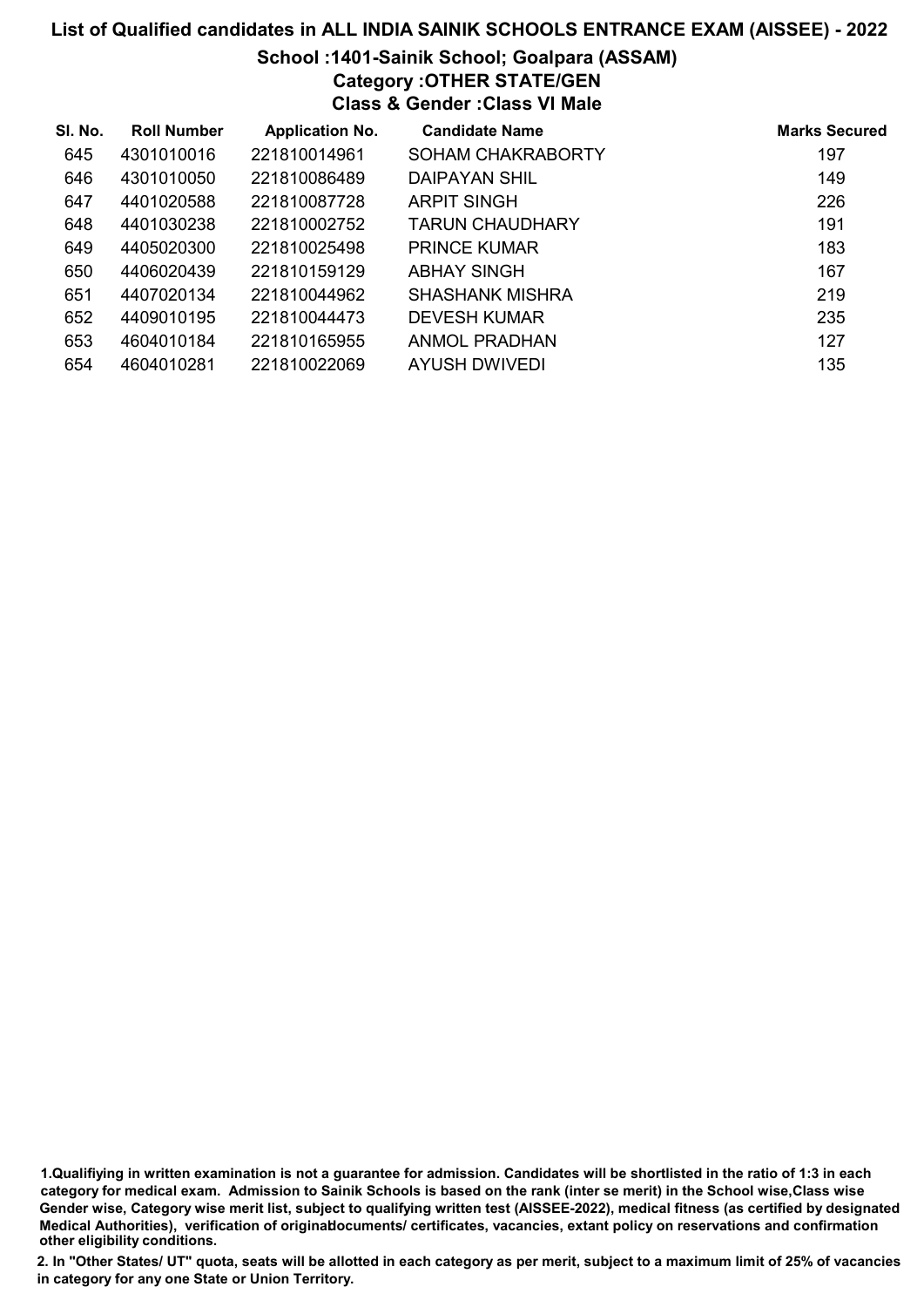### School :1401-Sainik School; Goalpara (ASSAM)

### Category :HOME STATE/SC

Class & Gender :Class VI Female

| SI. No. | <b>Roll Number</b> | <b>Application No.</b> | <b>Candidate Name</b>       | <b>Marks Secured</b> |
|---------|--------------------|------------------------|-----------------------------|----------------------|
| 655     | 1302020096         | 221810082078           | <b>MOUSAMI DAS</b>          | 79                   |
| 656     | 1401010015         | 221810008348           | <b>MOUPIYA DAS</b>          | 159                  |
| 657     | 1401010054         | 221810052742           | <b>BRISTI SIKHA DAS</b>     | 73                   |
| 658     | 1402010059         | 221810146141           | <b>ALANGKITA DAS</b>        | 116                  |
| 659     | 1402010084         | 221810107802           | <b>MANISHA SARKAR</b>       | 109                  |
| 660     | 1402010163         | 221810079335           | RIYA SARKAR                 | 83                   |
| 661     | 1403010001         | 221810046430           | NIBEDITA DAS                | 126                  |
| 662     | 1403010176         | 221810008863           | <b>GAURI BANIA</b>          | 198                  |
| 663     | 1403010177         | 221810089863           | NILAKSHI MALAKAR            | 74                   |
| 664     | 1403010226         | 221810026335           | ANUSHREEYA MAJUMDER         | 86                   |
| 665     | 1404010024         | 221810004190           | <b>RASHMITA PEGU MANDAL</b> | 117                  |
| 666     | 1404010054         | 221810084233           | KHUSHI BANIA                | 93                   |
| 667     | 1404010127         | 221810133208           | PARISMITA DAS SAIKIA        | 126                  |
| 668     | 1404010129         | 221810014018           | <b>RASHMITA DAS</b>         | 148                  |

1.Qualifiying in written examination is not a guarantee for admission. Candidates will be shortlisted in the ratio of 1:3 in each category for medical exam. Admission to Sainik Schools is based on the rank (inter se merit) in the School wise,Class wise Gender wise, Category wise merit list, subject to qualifying written test (AISSEE-2022), medical fitness (as certified by designated Medical Authorities), verification of originablocuments/ certificates, vacancies, extant policy on reservations and confirmation other eligibility conditions.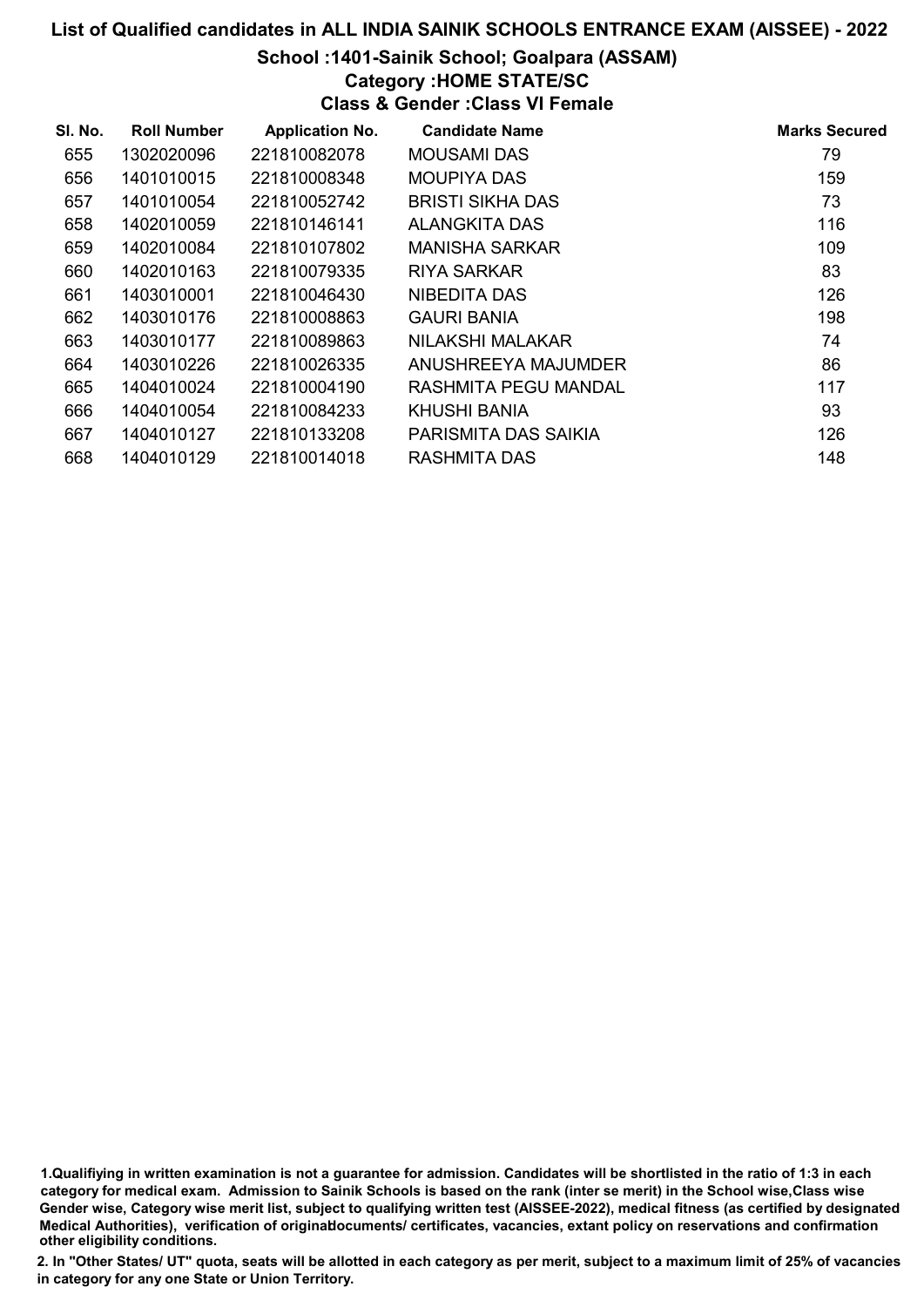#### School :1401-Sainik School; Goalpara (ASSAM)

Category :HOME STATE/ST

Class & Gender :Class VI Female

| SI. No. | <b>Roll Number</b> | <b>Application No.</b> | <b>Candidate Name</b>         |            | <b>Marks Secured</b> |
|---------|--------------------|------------------------|-------------------------------|------------|----------------------|
| 669     | 1401010104         | 221810051615           | <b>TYRA SONOWAL</b>           |            | 140                  |
| 670     | 1401010160         | 221810010388           | <b>MAUMAN PEGU</b>            |            | 90                   |
| 671     | 1401010182         | 221810134985           | <b>MUNU BORO</b>              |            | 66                   |
| 672     | 1402010068         | 221810019061           | <b>JUNUKA RABHA</b>           |            | 93                   |
| 673     | 1402010085         | 221810020412           | <b>JYOTISHMITA RABHA</b>      |            | 43                   |
| 674     | 1402010094         | 221810073252           | <b>KRITIKA RABHA</b>          | <b>WOS</b> | 85                   |
| 675     | 1402010124         | 221810079483           | <b>BAISHNABI RABHA</b>        |            | 119                  |
| 676     | 1402010152         | 221810007984           | <b>JUBLEE RABHA</b>           |            | 110                  |
| 677     | 1402010231         | 221810124558           | RONGINA RAMCHIARY             |            | 14                   |
| 678     | 1403010117         | 221810150112           | <b>BRISTISNATA PORI PATAR</b> |            | 224                  |
| 679     | 1403010153         | 221810003592           | MISS SHRIYA BASUMATARY        |            | 170                  |
| 680     | 1403010195         | 221810054824           | KHRISTINA NARZARY             |            | 123                  |
| 681     | 1403010201         | 221810079444           | <b>DIYA DAIMARI</b>           |            | 114                  |
| 682     | 1403010252         | 221810011595           | DHIRJU BASUMATARY             | <b>AR</b>  | 92                   |
| 683     | 1403010385         | 221810026989           | <b>USHA DAIMARI</b>           |            | 119                  |
| 684     | 1404010003         | 221810167190           | <b>TUTUMONI DOLEY</b>         |            | 98                   |
| 685     | 1404010059         | 221810031373           | <b>DEVIYA BORO</b>            |            | 64                   |
| 686     | 1404010066         | 221810094404           | PALKY DOLEY                   |            | 200                  |
| 687     | 1404010073         | 221810030934           | <b>BEBIKA DAIMARY</b>         | <b>AR</b>  | 87                   |
| 688     | 1404010090         | 221810013106           | <b>ANICHITRA BORO</b>         |            | 145                  |
| 689     | 1404010092         | 221810134926           | PURBALI KHAKHLARI             |            | 211                  |
| 690     | 1404010113         | 221810015247           | PRATIBHA DAIMARI              |            | 115                  |
| 691     | 1404010131         | 221810027568           | <b>LAXMI BASUMATARI</b>       |            | 104                  |

<sup>1.</sup>Qualifiying in written examination is not a guarantee for admission. Candidates will be shortlisted in the ratio of 1:3 in each category for medical exam. Admission to Sainik Schools is based on the rank (inter se merit) in the School wise,Class wise Gender wise, Category wise merit list, subject to qualifying written test (AISSEE-2022), medical fitness (as certified by designated Medical Authorities), verification of originablocuments/ certificates, vacancies, extant policy on reservations and confirmation other eligibility conditions.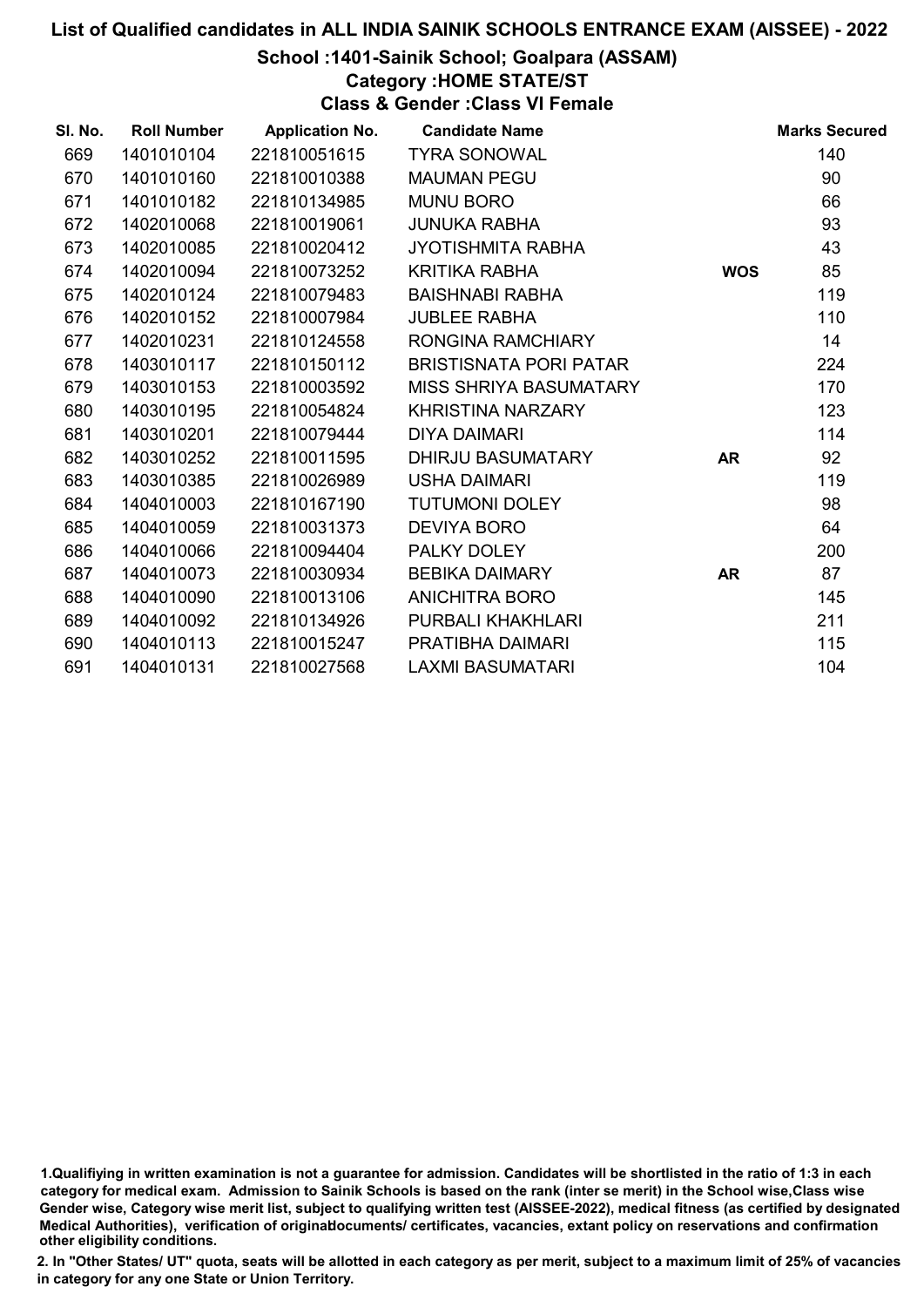## School :1401-Sainik School; Goalpara (ASSAM)

Category :HOME STATE/OBC

Class & Gender :Class VI Female

| SI. No. | <b>Roll Number</b> | <b>Application No.</b> | <b>Candidate Name</b>       | <b>Marks Secured</b> |
|---------|--------------------|------------------------|-----------------------------|----------------------|
| 692     | 1401010010         | 221810117384           | PRAGYA PRIYADARSHINI BORAH  | 228                  |
| 693     | 1401010154         | 221810172748           | NAYANA GOGOI                | 123                  |
| 694     | 1402010103         | 221810167272           | SASWATI BHASKAR             | 129                  |
| 695     | 1403010043         | 221810084040           | <b>CHAYAGENIKA ROY</b>      | 167                  |
| 696     | 1403010072         | 221810073501           | SONALI RAY                  | 140                  |
| 697     | 1403010108         | 221810154191           | PRAGYARIDDHI PHUKON         | 120                  |
| 698     | 1403010120         | 221810079812           | HARLEENA YOGI               | 133                  |
| 699     | 1403010156         | 221810027203           | N JOSHI BALA SINGHA         | 154                  |
| 700     | 1403010184         | 221810141593           | <b>EMON NATH</b>            | 131                  |
| 701     | 1403010388         | 221810066699           | <b>MAITREYEE ANAND SAHA</b> | 201                  |
| 702     | 1404010042         | 221810092442           | RITIKA DEVI                 | 173                  |
| 703     | 1404010061         | 221810139673           | <b>GIGYASA GOGOI</b>        | 139                  |

1.Qualifiying in written examination is not a guarantee for admission. Candidates will be shortlisted in the ratio of 1:3 in each category for medical exam. Admission to Sainik Schools is based on the rank (inter se merit) in the School wise,Class wise Gender wise, Category wise merit list, subject to qualifying written test (AISSEE-2022), medical fitness (as certified by designated Medical Authorities), verification of originablocuments/ certificates, vacancies, extant policy on reservations and confirmation other eligibility conditions.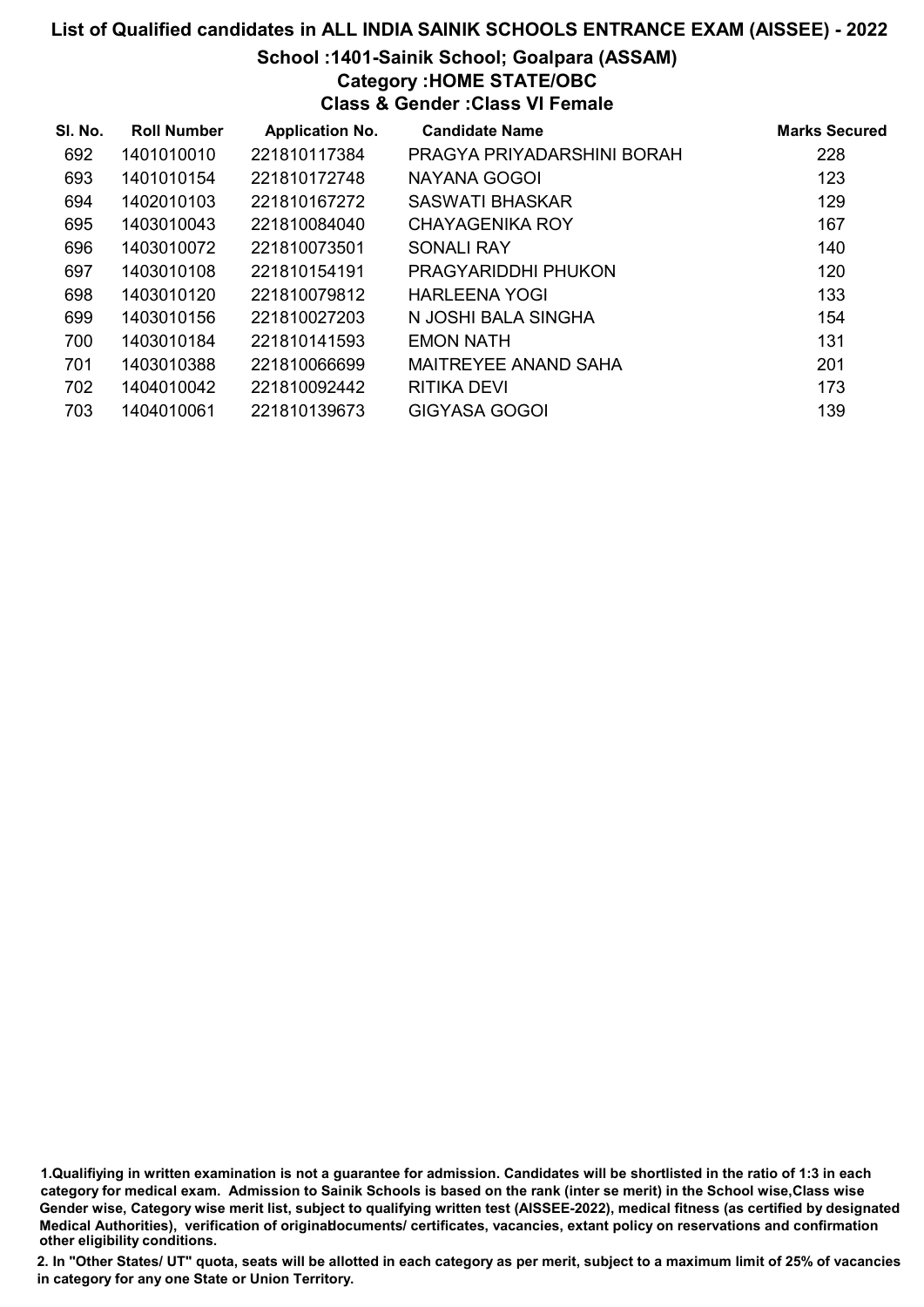# School :1401-Sainik School; Goalpara (ASSAM) Category :HOME STATE/DEF

Class & Gender :Class VI Female

| SI. No. | <b>Roll Number</b> | <b>Application No.</b> | <b>Candidate Name</b>   | <b>Marks Secured</b> |
|---------|--------------------|------------------------|-------------------------|----------------------|
| 704     | 1402010241         | 221810107409           | PRIYANKA DAS            | 200                  |
| 705     | 1403010240         | 221810167765           | <b>LOVMI PHUKON</b>     | 139                  |
| 706     | 1403010307         | 221810182997           | <b>JAANVI ROY</b>       | 137                  |
| 707     | 1403010372         | 221810038179           | <b>SHERIN ISLAM</b>     | 142                  |
| 708     | 1404010071         | 221810095634           | <b>SRISHTI THAKURIA</b> | 158                  |
| 709     | 1404010140         | 221810064759           | <b>MISS GOLDY SUNAR</b> | 133                  |
| 710     | 4409010061         | 221810152211           | O VAISHALI DEVI         | 127                  |

1.Qualifiying in written examination is not a guarantee for admission. Candidates will be shortlisted in the ratio of 1:3 in each category for medical exam. Admission to Sainik Schools is based on the rank (inter se merit) in the School wise,Class wise Gender wise, Category wise merit list, subject to qualifying written test (AISSEE-2022), medical fitness (as certified by designated Medical Authorities), verification of originablocuments/ certificates, vacancies, extant policy on reservations and confirmation other eligibility conditions.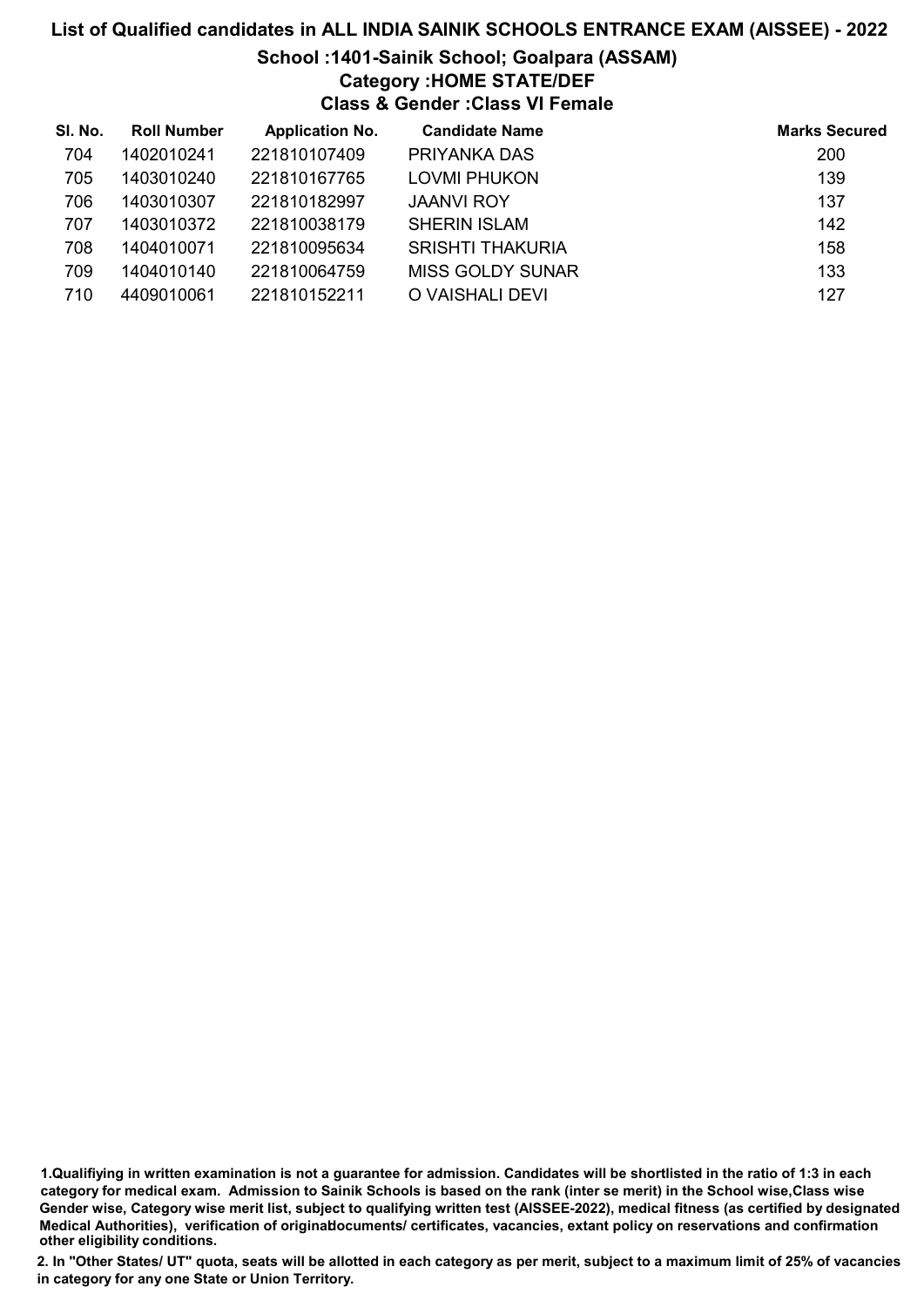### School :1401-Sainik School; Goalpara (ASSAM)

Category :HOME STATE/GEN

Class & Gender :Class VI Female

| SI. No. | <b>Roll Number</b> | <b>Application No.</b> | <b>Candidate Name</b>        |            | <b>Marks Secured</b> |
|---------|--------------------|------------------------|------------------------------|------------|----------------------|
| 711     | 1401010009         | 221810053644           | <b>BORISHTHA PRIYA BORAH</b> |            | 156                  |
| 712     | 1401010022         | 221810155010           | <b>KARTISTA HANDIQUE</b>     |            | 190                  |
| 713     | 1401010050         | 221810122502           | AUDRI TANYA DUTTA            |            | 136                  |
| 714     | 1401010056         | 221810153062           | <b>BORNABHA DUTTA</b>        |            | 240                  |
| 715     | 1401010058         | 221810002772           | <b>HARSHITA SARMA</b>        |            | 126                  |
| 716     | 1401010105         | 221810016815           | RIDDHIMA CHOWDHURY           |            | 155                  |
| 717     | 1401010140         | 221810074937           | NOIMIKHA SAIKIA              |            | 171                  |
| 718     | 1401010173         | 221810067669           | KINGKINEE BHORALI            |            | 148                  |
| 719     | 1402010039         | 221810085050           | <b>TANIYA SHABNAM</b>        | <b>WOS</b> | 178                  |
| 720     | 1402010054         | 221810033711           | <b>HRISHITA GHOSH</b>        |            | 145                  |
| 721     | 1402010083         | 221810019502           | <b>SHAKIRA ISLAM</b>         |            | 196                  |
| 722     | 1402010089         | 221810059722           | <b>JUMAINA AFRIN</b>         |            | 189                  |
| 723     | 1402010110         | 221810135623           | <b>SARIFUL AZAM</b>          |            | 170                  |
| 724     | 1402010160         | 221810136925           | <b>SUHANA ISLAM</b>          |            | 149                  |
| 725     | 1402010174         | 221810166785           | <b>DHRITISMITA TALUKDAR</b>  |            | 162                  |
| 726     | 1402010201         | 221810059117           | <b>HARSHITA DEKA</b>         | <b>WOS</b> | 133                  |
| 727     | 1402010220         | 221810081597           | PRATYUSHA CHETIA             |            | 192                  |
| 728     | 1402010223         | 221810197728           | <b>SHRIN SUHANA AHMED</b>    |            | 139                  |
| 729     | 1402010230         | 221810177158           | AARNA HAZARIKA               |            | 157                  |
| 730     | 1402010245         | 221810156329           | AFSANA HUSSAIN               |            | 175                  |
| 731     | 1402010246         | 221810051139           | <b>HIYA MOUNAS</b>           |            | 183                  |
| 732     | 1402010261         | 221810023389           | <b>EASITA PATHAK</b>         |            | 125                  |
| 733     | 1403010035         | 221810135810           | NIRVANA HAZARIKA             |            | 161                  |
| 734     | 1403010050         | 221810150050           | <b>TANISHKA BHUYAN</b>       |            | 168                  |
| 735     | 1403010055         | 221810097750           | <b>AVISHKHA DAS</b>          |            | 201                  |
| 736     | 1403010068         | 221810152301           | <b>CHANDAMITA DEKA</b>       |            | 143                  |
| 737     | 1403010128         | 221810062242           | RAJLAKSHMI DEOGHARIA         |            | 122                  |
| 738     | 1403010139         | 221810128162           | <b>BEDANGSHI BORTHAKUR</b>   |            | 142                  |
| 739     | 1403010146         | 221810190572           | <b>DIYA HANNAN SAIKIA</b>    |            | 149                  |
| 740     | 1403010159         | 221810011313           | <b>BIPASHA PAUL</b>          |            | 158                  |
| 741     | 1403010205         | 221810117754           | PAAKHI CHHETRY               |            | 166                  |
| 742     | 1403010224         | 221810049425           | <b>GARIMA KOIRI</b>          |            | 201                  |
| 743     | 1403010235         | 221810060455           | <b>AAKRITI SARMAH</b>        |            | 180                  |
| 744     | 1403010249         | 221810149985           | SANGHAMITRA PATHAK           |            | 136                  |
| 745     | 1403010282         | 221810181227           | <b>SAUMIYA DEB</b>           |            | 126                  |
| 746     | 1403010285         | 221810097827           | ANWESHA DUTTA KASHYAP        |            | 156                  |
| 747     | 1403010301         | 221810046587           | <b>ISRAT JABIN</b>           |            | 219                  |
| 748     | 1403010319         | 221810017828           | PRANAMI KALITA               |            | 204                  |
| 749     | 1403010323         | 221810115948           | <b>DIKSHITA THAKURIA</b>     |            | 170                  |
| 750     | 1403010345         | 221810193709           | <b>MANISHA DAS</b>           |            | 123                  |
| 751     | 1403010356         | 221810162729           | <b>NIKITA CHOUDHURY</b>      |            | 131                  |
| 752     | 1403010358         | 221810087139           | <b>JUPITARA SAHARIA</b>      |            | 125                  |
| 753     | 1403010364         | 221810105849           | PARLEE SAHARIA               |            | 162                  |

1.Qualifiying in written examination is not a guarantee for admission. Candidates will be shortlisted in the ratio of 1:3 in each category for medical exam. Admission to Sainik Schools is based on the rank (inter se merit) in the School wise,Class wise Gender wise, Category wise merit list, subject to qualifying written test (AISSEE-2022), medical fitness (as certified by designated Medical Authorities), verification of originablocuments/ certificates, vacancies, extant policy on reservations and confirmation other eligibility conditions.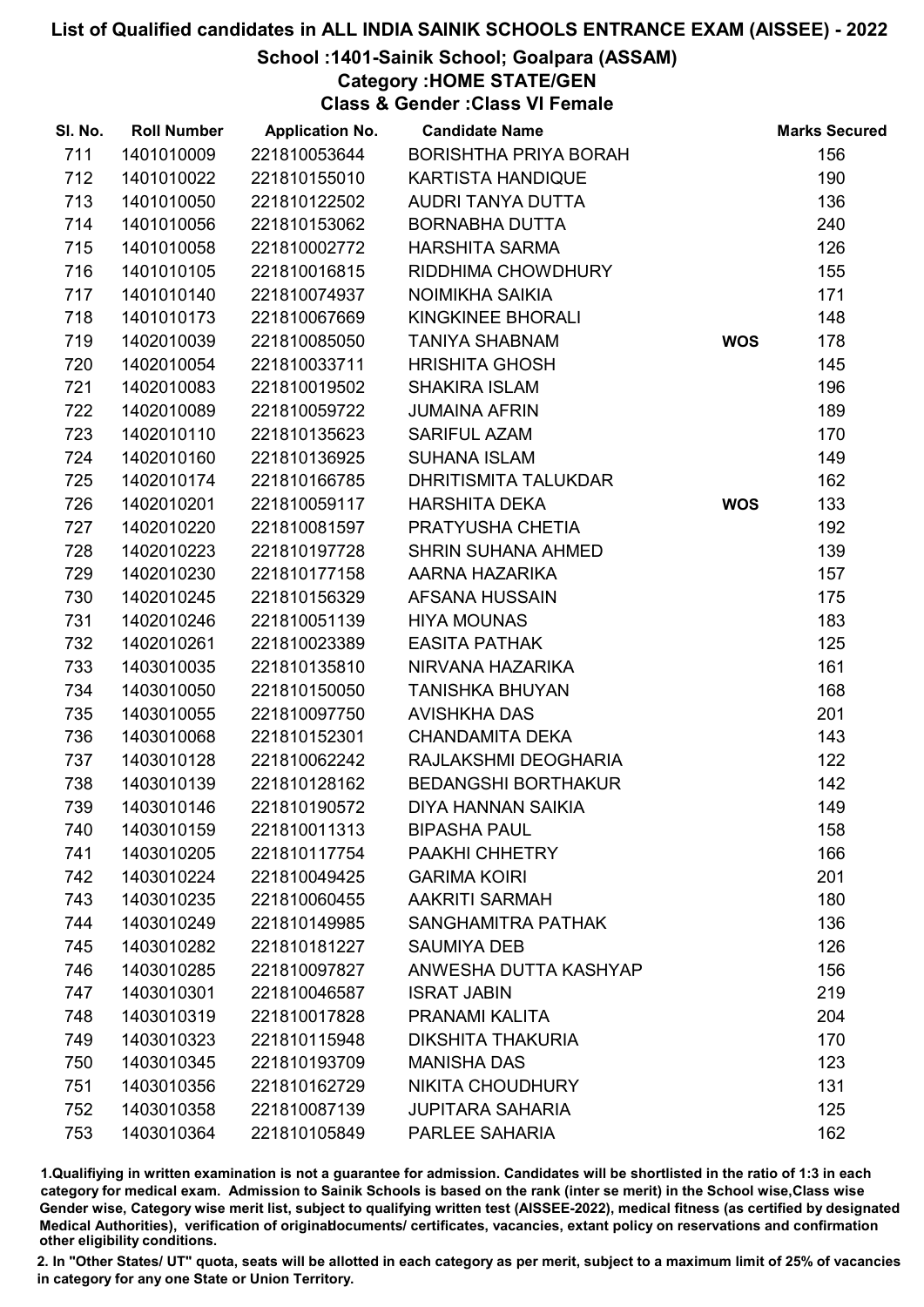### School :1401-Sainik School; Goalpara (ASSAM) Category :HOME STATE/GEN Class & Gender :Class VI Female

| SI. No. | <b>Roll Number</b> | <b>Application No.</b> | Candidate Name    | <b>Marks Secured</b> |
|---------|--------------------|------------------------|-------------------|----------------------|
| 754     | 1403010379         | 221810046289           | SAMHITA AUDHICARY | 121                  |
| 755     | 1404010070         | 221810104824           | NAMRATA UPADHYAYA | -131                 |
| 756     | 1404010079         | 221810041884           | SHWETA PANDFY     | 149                  |

1.Qualifiying in written examination is not a guarantee for admission. Candidates will be shortlisted in the ratio of 1:3 in each category for medical exam. Admission to Sainik Schools is based on the rank (inter se merit) in the School wise,Class wise Gender wise, Category wise merit list, subject to qualifying written test (AISSEE-2022), medical fitness (as certified by designated Medical Authorities), verification of originablocuments/ certificates, vacancies, extant policy on reservations and confirmation other eligibility conditions.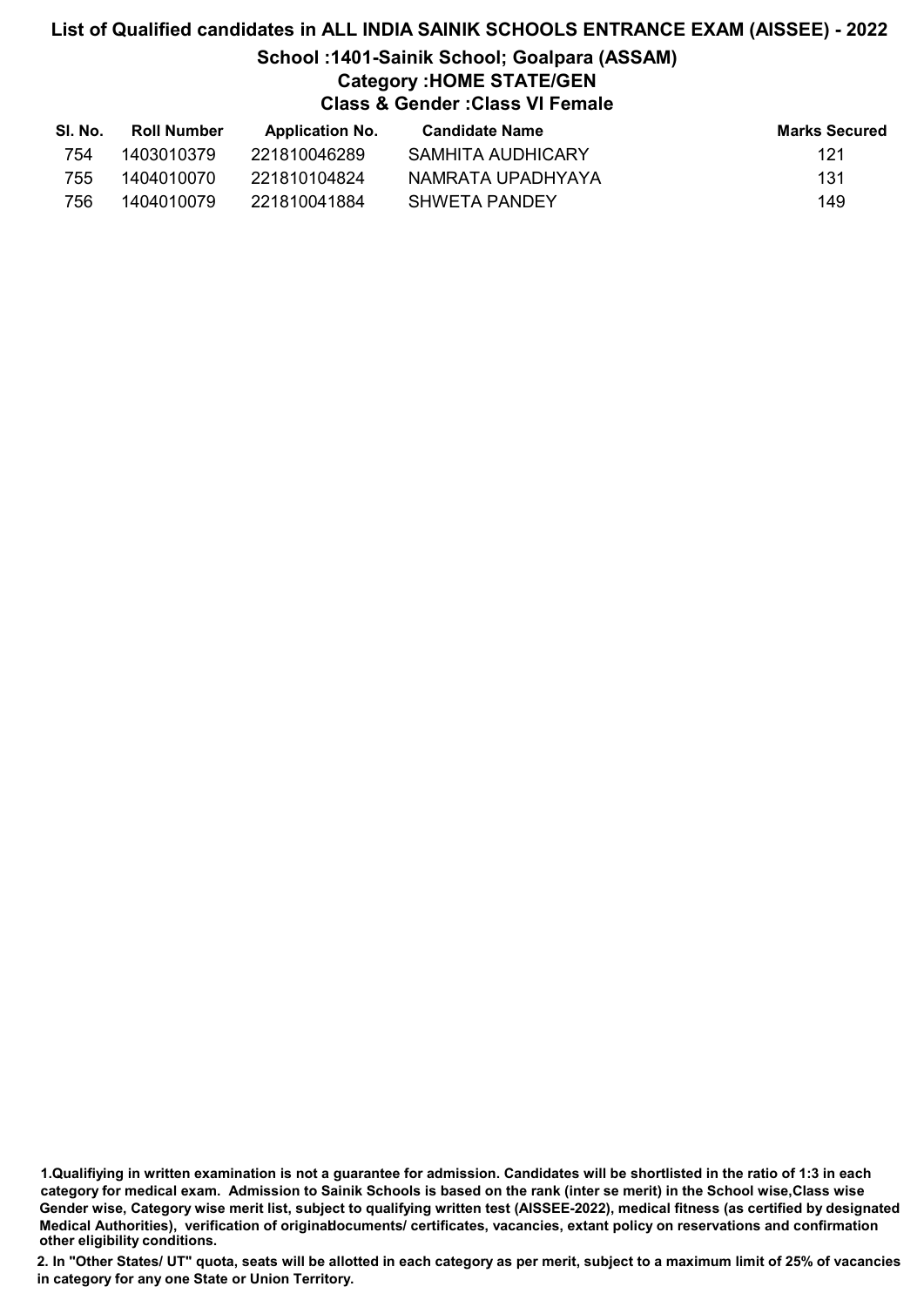### School :1401-Sainik School; Goalpara (ASSAM) Category :OTHER STATE/SC

Class & Gender :Class VI Female

| SI. No. | Roll Number | <b>Application No.</b> | <b>Candidate Name</b> |    | <b>Marks Secured</b> |
|---------|-------------|------------------------|-----------------------|----|----------------------|
| 757     | 1505010817  | 221810153535           | ARADHANA KUMARI       |    | 96                   |
| 758     | 3501010116  | 221810013326           | RIYA MEHRA            | AR | 126                  |
| 759     | 4409010065  | 221810081711           | NITI KAITHVAR         |    | 207                  |

1.Qualifiying in written examination is not a guarantee for admission. Candidates will be shortlisted in the ratio of 1:3 in each category for medical exam. Admission to Sainik Schools is based on the rank (inter se merit) in the School wise,Class wise Gender wise, Category wise merit list, subject to qualifying written test (AISSEE-2022), medical fitness (as certified by designated Medical Authorities), verification of originablocuments/ certificates, vacancies, extant policy on reservations and confirmation other eligibility conditions.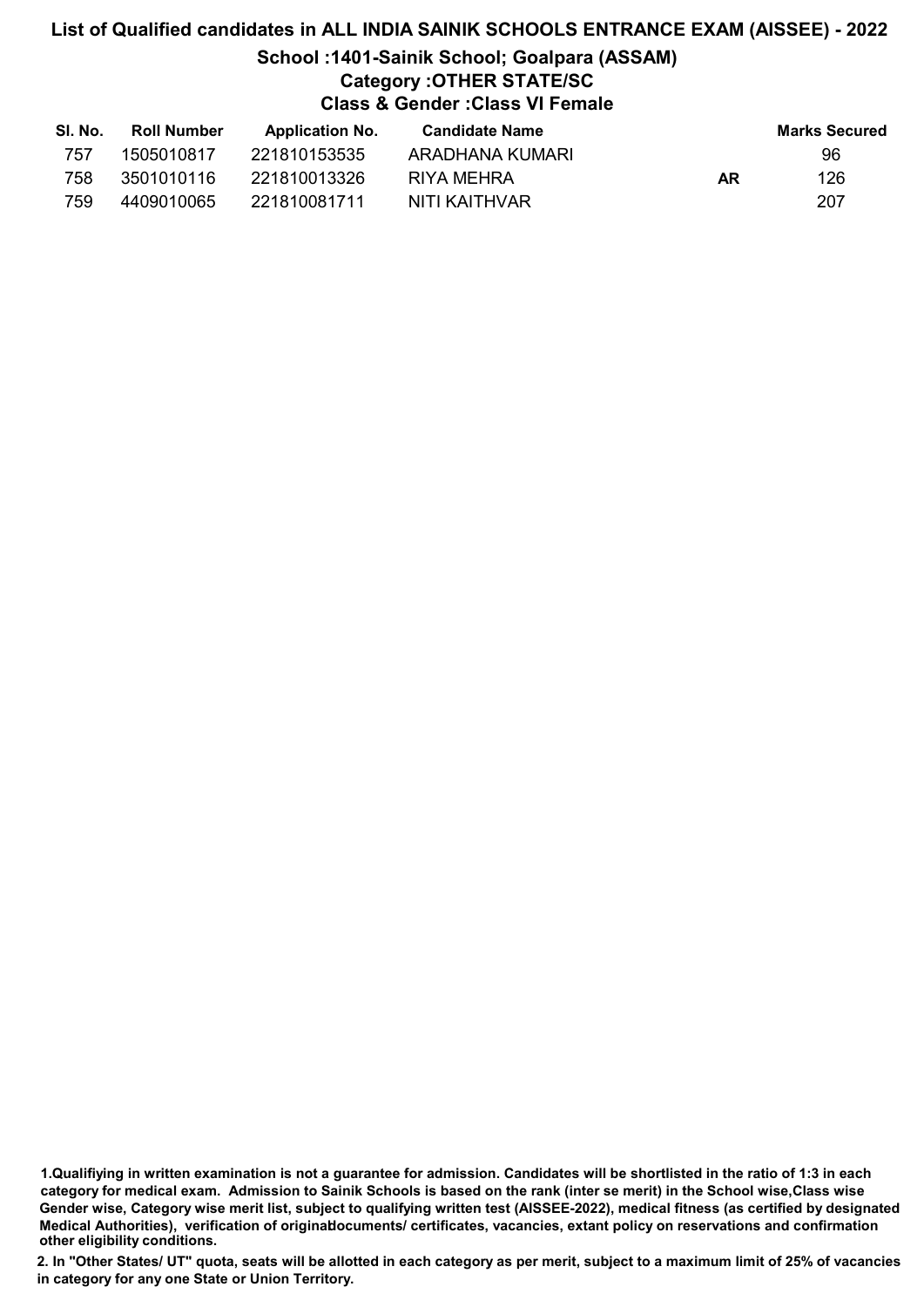### School :1401-Sainik School; Goalpara (ASSAM) Category :OTHER STATE/ST

Class & Gender :Class VI Female

| SI. No. | <b>Roll Number</b> | <b>Application No.</b> | <b>Candidate Name</b> | <b>Marks Secured</b> |
|---------|--------------------|------------------------|-----------------------|----------------------|
| 760     | 1301010359         | 221810109177           | <b>TAKHE MUMPI</b>    | 151                  |
| 761     | 1402010125         | 221810047583           | SUNANDASWASI RABHA    | 67                   |
| 762     | 1404010078         | 221810094574           | KAGO RIRI             | 198                  |
| 763     | 1512010071         | 221810120151           | <b>RESHMA MURMU</b>   | 111                  |
| 764     | 4301010024         | 221810005472           | <b>UDHANA CHAKMA</b>  | 94                   |

1.Qualifiying in written examination is not a guarantee for admission. Candidates will be shortlisted in the ratio of 1:3 in each category for medical exam. Admission to Sainik Schools is based on the rank (inter se merit) in the School wise,Class wise Gender wise, Category wise merit list, subject to qualifying written test (AISSEE-2022), medical fitness (as certified by designated Medical Authorities), verification of originablocuments/ certificates, vacancies, extant policy on reservations and confirmation other eligibility conditions.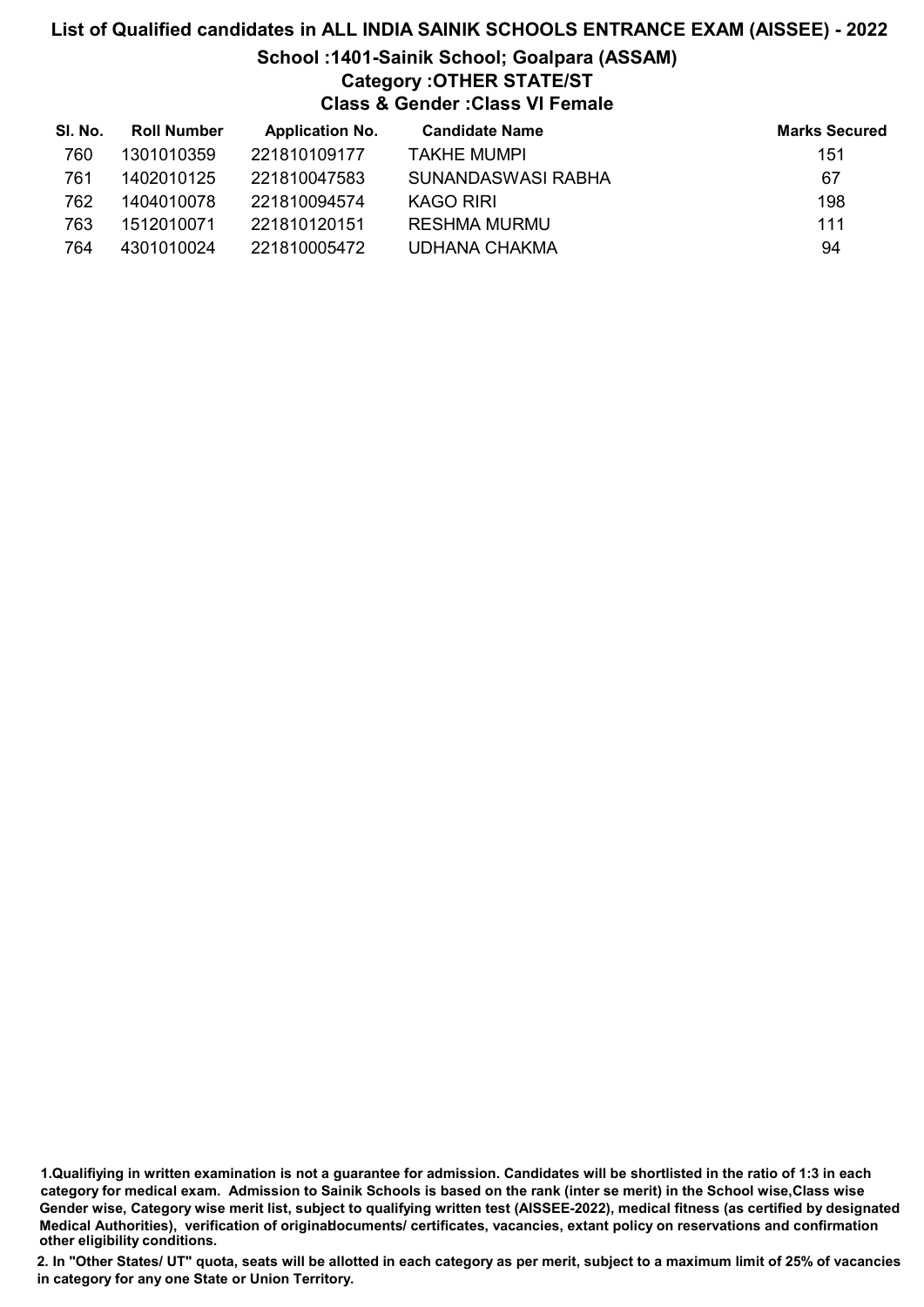### School :1401-Sainik School; Goalpara (ASSAM) Category :OTHER STATE/OBC

Class & Gender :Class VI Female

| SI. No. | <b>Roll Number</b> | <b>Application No.</b> | <b>Candidate Name</b> | <b>Marks Secured</b> |
|---------|--------------------|------------------------|-----------------------|----------------------|
| 765     | 1301010225         | 221810126705           | ANGEL BISWAKARMA      | 121                  |
| 766     | 1501010227         | 221810169938           | <b>RITU ANUPAM</b>    | 192                  |
| 767     | 1512010124         | 221810196033           | <b>PALAK</b>          | 144                  |
| 768     | 1512010274         | 221810131167           | VIDYA PRIYA           | 251                  |
| 769     | 1512020201         | 221810151058           | <b>PHUL RANI</b>      | 251                  |
| 770     | 1512020233         | 221810116559           | ANUSKA KUMARI         | 126                  |
| 771     | 3903020130         | 221810195083           | KHUSHBU MALI          | 122                  |
| 772     | 4401020623         | 221810152858           | <b>DHATRI</b>         | 234                  |
| 773     | 4412010006         | 221810179600           | NEHA                  | 235                  |

1.Qualifiying in written examination is not a guarantee for admission. Candidates will be shortlisted in the ratio of 1:3 in each category for medical exam. Admission to Sainik Schools is based on the rank (inter se merit) in the School wise,Class wise Gender wise, Category wise merit list, subject to qualifying written test (AISSEE-2022), medical fitness (as certified by designated Medical Authorities), verification of originablocuments/ certificates, vacancies, extant policy on reservations and confirmation other eligibility conditions.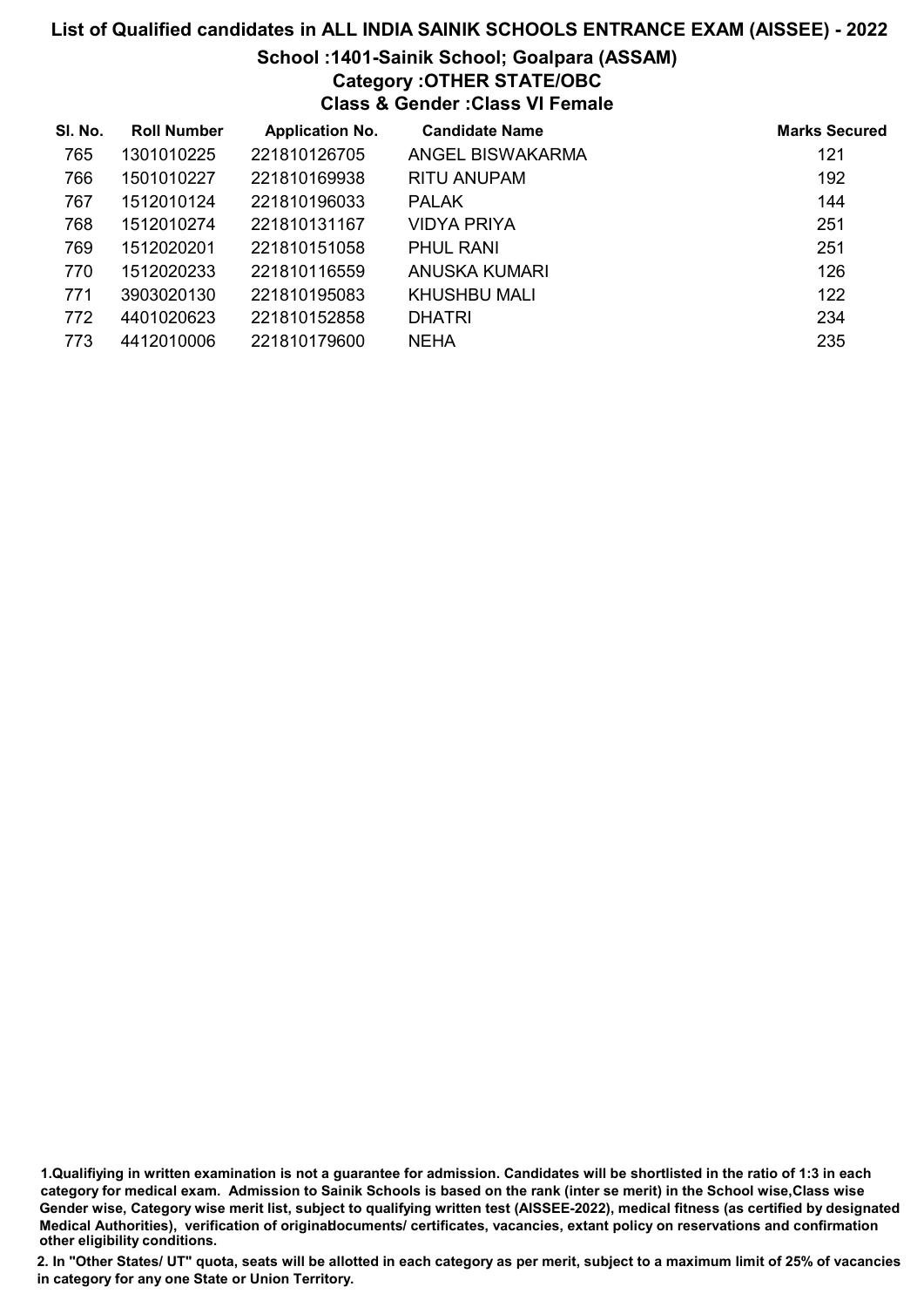# School :1401-Sainik School; Goalpara (ASSAM) Category :OTHER STATE/DEF

Class & Gender :Class VI Female

| SI. No. | <b>Roll Number</b> | <b>Application No.</b> | <b>Candidate Name</b> | <b>Marks Secured</b> |
|---------|--------------------|------------------------|-----------------------|----------------------|
| 774     | 1403010347         | 221810073809           | SARNA AKTER TISA      | 144                  |
| 775     | 1507010159         | 221810009995           | ANUSKA RANI           | 202                  |
| 776     | 1511070154         | 221810053339           | <b>ARPITA SINGH</b>   | 129                  |
| 777     | 1511070172         | 221810026149           | <b>GUDDI BHARTI</b>   | 199                  |
| 778     | 4301010035         | 221810011685           | <b>DIPIKA SINHA</b>   | 187                  |
| 779     | 4401020286         | 221810128974           | <b>NITYA</b>          | 171                  |

1.Qualifiying in written examination is not a guarantee for admission. Candidates will be shortlisted in the ratio of 1:3 in each category for medical exam. Admission to Sainik Schools is based on the rank (inter se merit) in the School wise,Class wise Gender wise, Category wise merit list, subject to qualifying written test (AISSEE-2022), medical fitness (as certified by designated Medical Authorities), verification of originablocuments/ certificates, vacancies, extant policy on reservations and confirmation other eligibility conditions.